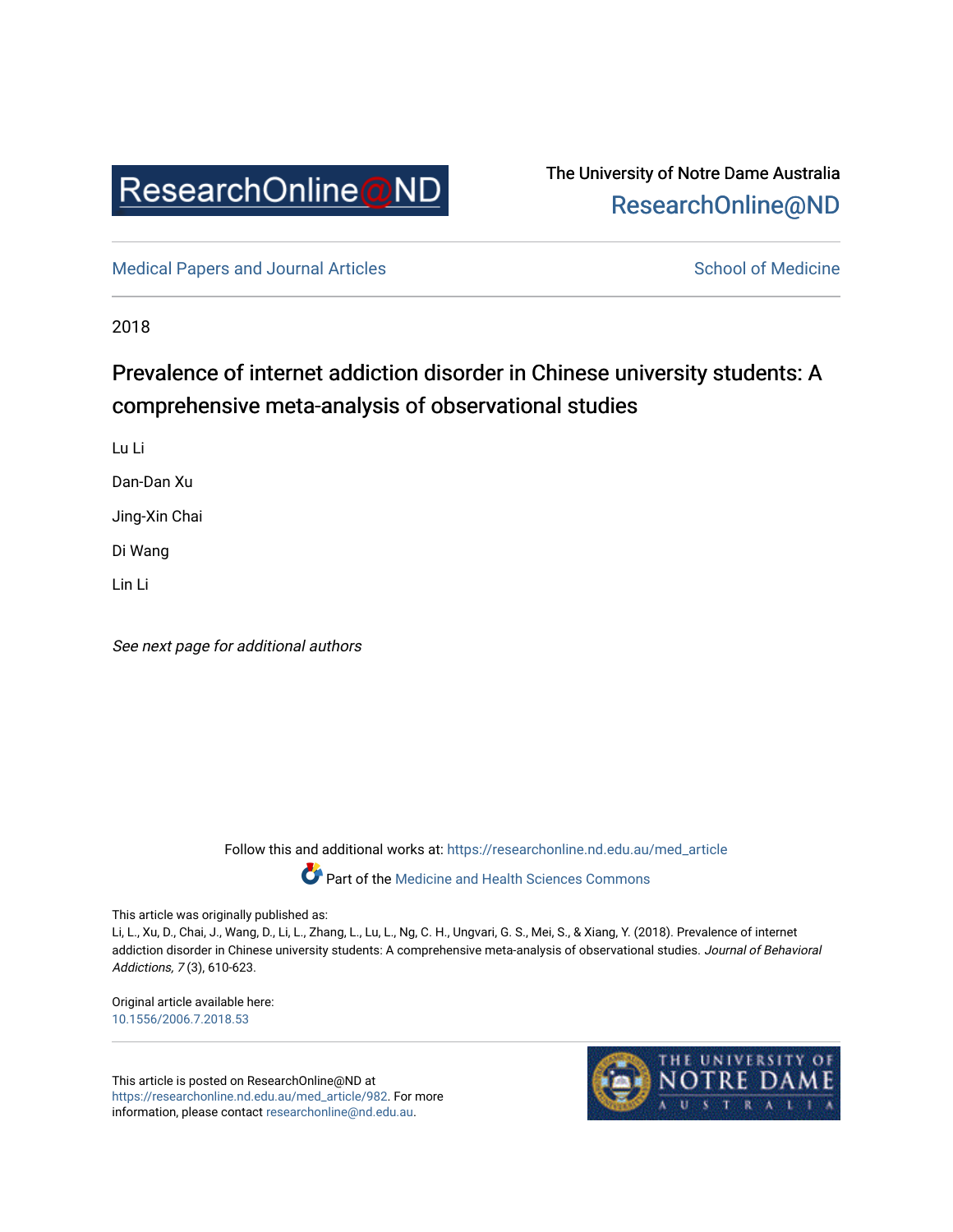# Authors

Lu Li, Dan-Dan Xu, Jing-Xin Chai, Di Wang, Lin Li, Ling Zhang, Li Lu, Chee H. Ng, Gabor S. Ungvari, Song-Li Mei, and Yu-Tao Xiang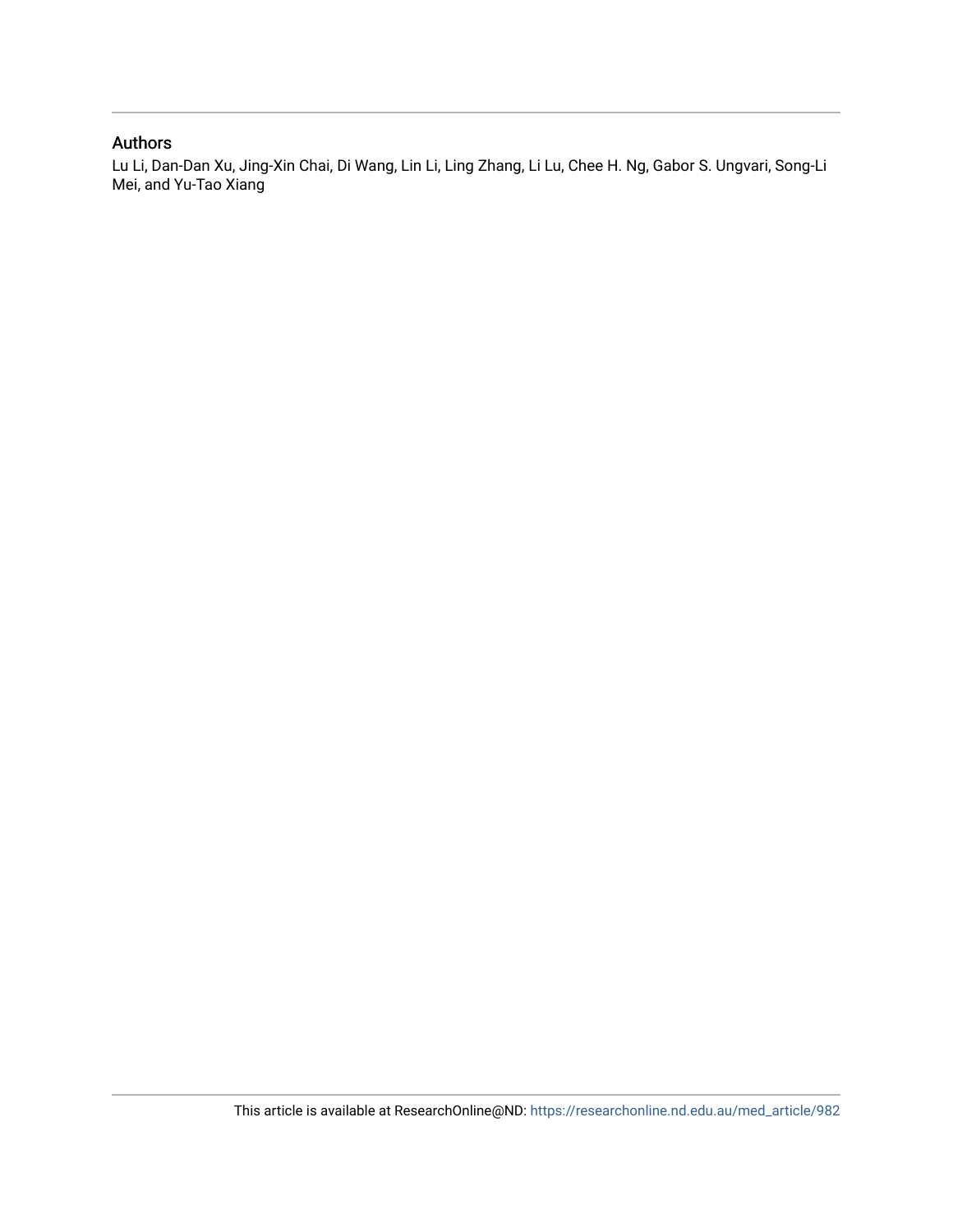This is an Open Access article distributed in accordance with the Creative Commons Attribution-Non Commercial 4.0 International (CC BY-NC 4.0) license, which permits others to distribute, remix, adapt, build upon this work non-commercially, provided the original work is properly cited and the use is non-commercial. See[: https://creativecommons.org/licenses/by-nc/4.0/](https://creativecommons.org/licenses/by-nc/4.0/)

This article originally published in the *Journal of Behavioral Addictions* available at: <https://doi.org/10.1556/2006.7.2018.53>

No changes have been made to this article.

Li, L., Xu, D-D., Chai, J-X., Wang, D., Li, L., Zhang, L., Lu, L., Ng, C.H., Ungvari, G.S., Mei, S-L., and Xiang, Y-T. (2018) Prevalence of internet addiction disorder in Chinese university students: A comprehensive meta-analysis of observational studies. *Journal of Behavioral Addictions, 7*(3), 610- 623. doi: 10.1556/2006.7.2018.53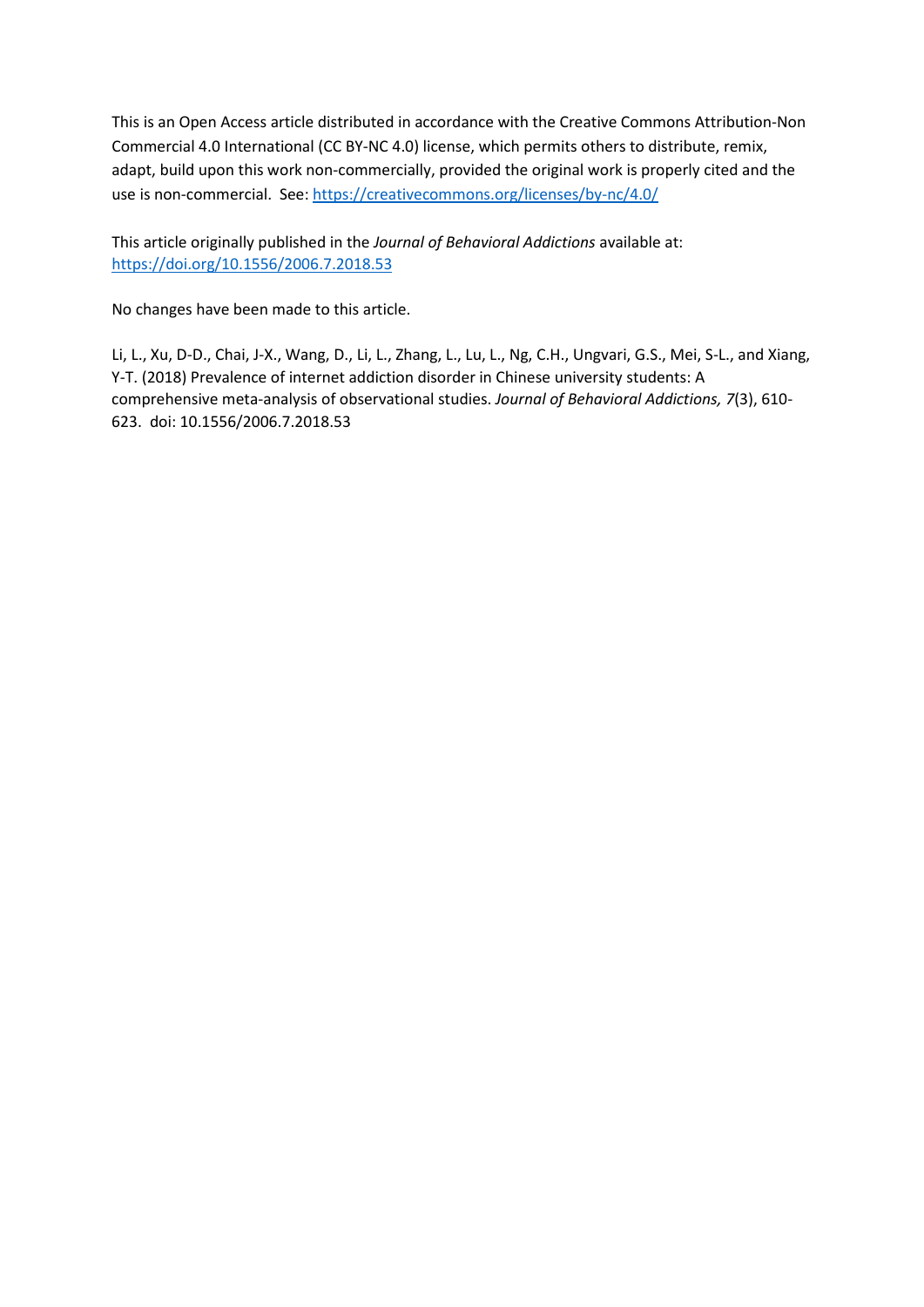# Prevalence of Internet addiction disorder in Chinese university students: A comprehensive meta-analysis of observational studies

LU LI<sup>1</sup>, DAN-DAN XU<sup>2,3</sup>, JING-XIN CHAI<sup>4,5</sup>, DI WANG<sup>6</sup>, LIN LI<sup>7</sup>, LING ZHANG<sup>6</sup>, LI LU<sup>2</sup>, CHEE H. NG<sup>8</sup>, GABOR S. UNGVARI<sup>9</sup>, SONG-LI MEI<sup>10</sup> and YU-TAO XIANG<sup>2</sup>\*

<sup>1</sup>Department of Pharmacy, The Affiliated Brain Hospital of Guangzhou Medical University (Guangzhou Huiai Hospital), Guangzhou, China <sup>2</sup>Unit of Povebiatry, Ecculty of Health Sciences, University of Macau, Macao SAP, Chin <sup>2</sup>Unit of Psychiatry, Faculty of Health Sciences, University of Macau, Macao SAR, China <sup>3</sup>Faculty of Sciences, Harbin University, Harbin, China <sup>3</sup>Faculty of Sciences, Harbin University, Harbin, China <sup>4</sup>Department of Harlth Education, Baijing Centers for Disease Prevention and Department of Health Education, Beijing Centers for Disease Prevention and Control, Beijing, China 5<br>Spaijing Centers for Disease Prevention Medical Pesearch, Beijing, China <sup>5</sup>Beijing Centers for Disease Prevention Medical Research, Beijing, China <sup>6</sup>The National Clinical Research Center for Mental Disorders and Beijing Key Laboratory of Mental Disorders, Beijing Anding Hospital, Capital Medical University, Beijing, China <sup>7</sup>  $\nabla^7$ Department of Pharmacy, The First Affiliated Hospital of Zhejiang University, Hangzhou, China <sup>8</sup>Department of Psychiatry, University of Melbourne, Melbourne, VIC, Australia  $^{9}$ Department of Psychiatry, University of Notre Dame Australia/Graylands Hospital, Perth, WA, Australia  $^{10}$ Shool of Public Health, Jilin University, Changchun, China

(Received: July 27, 2017; revised manuscript received: January 3, 2018; second revised manuscript received: February 20, 2018; third revised manuscript received: April 25, 2018; fourth revised manuscript received: May 15, 2018; accepted: May 19, 2018)

Background and aims: Internet addiction disorder (IAD) is common in university students. A number of studies have examined the prevalence of IAD in Chinese university students, but the results have been inconsistent. This is a metaanalysis of the prevalence of IAD and its associated factors in Chinese university students. Methods: Both English (PubMed, PsycINFO, and Embase) and Chinese (Wan Fang Database and Chinese National Knowledge Infrastructure) databases were systematically and independently searched from their inception until January 16, 2017. Results: Altogether 70 studies covering 122,454 university students were included in the meta-analysis. Using the random-effects model, the pooled overall prevalence of IAD was 11.3% (95% CI: 10.1%–12.5%). When using the 8-item Young Diagnostic Questionnaire, the 10-item modified Young Diagnostic Questionnaire, the 20-item Internet Addiction Test, and the 26-item Chen Internet Addiction Scale, the pooled prevalence of IAD was 8.4% (95% CI: 6.7%–10.4%), 9.3% (95% CI: 7.6%–11.4%), 11.2% (95% CI: 8.8%–14.3%), and 14.0% (95% CI: 10.6%–18.4%), respectively. Subgroup analyses revealed that the pooled prevalence of IAD was significantly associated with the measurement instrument ( $Q = 9.41$ ,  $p = .024$ ). Male gender, higher grade, and urban abode were also significantly associated with IAD. The prevalence of IAD was also higher in eastern and central of China than in its northern and western regions (10.7% vs. 8.1%,  $Q = 4.90$ ,  $p = .027$ ). Conclusions: IAD is common among Chinese university students. Appropriate strategies for the prevention and treatment of IAD in this population need greater attention.

Keywords: Internet addiction disorder, meta-analysis, university students, China

## INTRODUCTION

Over the past decade, the number of Internet users has rapidly increased worldwide [\(Miniwatts Marketing Group,](#page-14-0) [2011](#page-14-0)). Young [\(1996](#page-15-0)) first called attention to the possibility that Internet users could become addicted to the Internet, and devised the first diagnostic criteria for Internet addiction disorder (IAD). The psychopathological foundation of IAD has been controversial. Young ([1998a](#page-16-0)) proposed that IAD is essentially an impulse control disorder, similar to eating disorders, pathological gambling, and generic technological gaming, and other addictions. Others argued that IAD is a behavioral addiction [\(Beard, 2005\)](#page-12-0).

It was proposed that IAD should be included in the Diagnostic and Statistical Manual of Mental Disorders (DSM) as an official diagnosis ([Block, 2008\)](#page-12-0). However, IAD is not listed in the DSM-V as a separate diagnostic entity ([American Psychiatric Association, 2013\)](#page-12-0). In the past decades, different criteria for IAD have been proposed and a number of terms, such as "pathological Internet use," "excessive Internet use," "Internet addiction," "problematic Internet use," "psychopathological Internet use," "Internet dependence," and "compulsive computer use," have been used. A few measurement tools for IAD, such as the

<sup>\*</sup> Corresponding author: Dr. Yu-Tao Xiang, MD, PhD; Unit of Psychiatry, Faculty of Health Sciences, University of Macau, 3/F, Building E12, Avenida da Universidade, Taipa, Macau SAR, China; Phone: +853 8822 4223; Fax: +853 2288 2314; E-mail: [xyutly@gmail.com](mailto:xyutly@gmail.com)

This is an open-access article distributed under the terms of the [Creative Commons Attribution-NonCommercial 4.0 International License,](http://creativecommons.org/licenses/by-nc/4.0/) which permits unrestricted use, distribution, and reproduction in any medium for non-commercial purposes, provided the original author and source are credited, a link to the CC License is provided, and changes – if any – are indicated.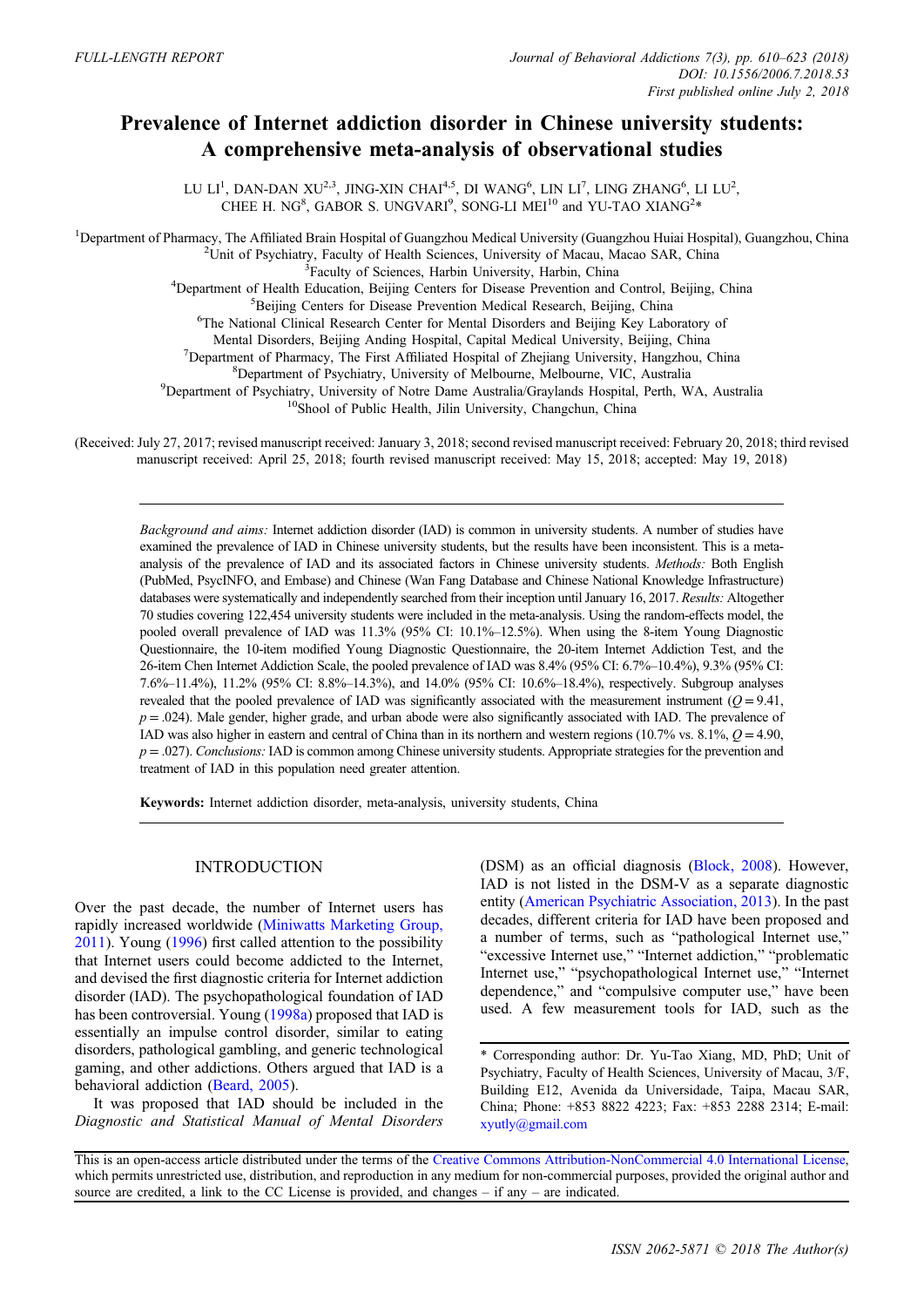Chen Internet Addiction Scale (CIAS; [Chen, Weng, Su,](#page-12-0) [Wu, & Yang, 2003\)](#page-12-0), Young's Diagnostic Questionnaire (YDQ; [Young, 1998b](#page-16-0)), and Internet Addiction Test (IAT; [Young, 1998a\)](#page-16-0), have been applied in clinical practice and research.

The negative effects of IAD on physical and mental health have been a public health concern. IAD could lead to poor concentration and academic performance, headache, musculoskeletal pain, and fatigue [\(Dol, 2016](#page-13-0)), as well as psychiatric comorbidities, such as mood and anxiety disorders [\(Spada,](#page-15-0) [2014\)](#page-15-0), dysfunctional personality ([Jiang & Leung, 2011](#page-13-0)), attention-deficit hyperactivity disorder ([Yoo et al., 2004](#page-15-0)), impulsivity ([De Berardis et al., 2009](#page-12-0)), and high levels of aggressiveness ([Ko, Yen, Liu, Huang, & Yen, 2009](#page-13-0)). Examining the epidemiological patterns of IAD and its associations with demographic and clinical variables may help develop preventive and treatment strategies, and allocate appropriate health services to address the fast emerging problem of IAD.

A meta-analysis covering studies from 31 countries found that the pooled prevalence of IAD was 6.0% in the general population with the highest prevalence in the Middle East (10.9%) and the lowest in Northern and Western Europe  $(2.6\%)$  in the general population [\(Cheng & Li,](#page-12-0) [2014](#page-12-0)). However, another study conducted in six Asian countries indicated that the prevalence of IAD among adolescents was higher in Asia than in Europe [\(Mak](#page-14-0) [et al., 2014](#page-14-0)). The divergent prevalence rates could be explained by differences in assessment tools and cut-offs used in the surveys and the sociocultural and economic background of the participants.

Apart from geographical location, there is growing evidence that sociocultural factors, such as gender, age, and socioeconomic status, may greatly influence the development of IAD (Kuss, Griffi[ths, Karila, & Billieux, 2014\)](#page-13-0). Male students were more prone to IAD in some [\(Ching](#page-12-0) [et al., 2017;](#page-12-0) [Çuhadar, 2012;](#page-12-0) [Demetrovics, Szeredi, & Rozsa,](#page-12-0) [2008](#page-12-0); [Huang et al., 2009;](#page-13-0) [Kheirkhah, Ghabeli, & Gouran,](#page-13-0) [2010](#page-13-0)), but not all [\(Fernandez et al., 2015](#page-13-0); [Ni, Yan, Chen, &](#page-14-0) [Liu, 2009](#page-14-0)) studies. The association between age and IAD remains controversial. Higher prevalence of IAD was found those older than 21 years in one study [\(Fernandez et al.,](#page-13-0) [2015](#page-13-0)), but younger age was associated with the higher prevalence of IAD in other European studies ([Bakken,](#page-12-0) [Wenzel, Gotestam, Johansson, & Oren, 2009;](#page-12-0) [Morrison](#page-14-0) [& Gore, 2010\)](#page-14-0). On the contrary, no association was found between age and IAD in Chinese university students [\(Huang](#page-13-0) [et al., 2009\)](#page-13-0). Furthermore, the prevalence of IA is higher in the general population in countries with heavier traffic, pollution, and overall dissatisfaction with life [\(Cheng &](#page-12-0) [Li, 2014](#page-12-0)). Adolescents from families with high socioeconomic status use the Internet more frequently than their poorer counterparts ([Xu, Li, & Ma., 2014](#page-15-0)). People in urban areas are more likely to have IAD than those in rural areas [\(Li, Yang, & Jiang, 2015](#page-13-0)). Apart from the above sociocultural factors, the impact of measurement instruments on the prevalence of IAD should also be considered. To date, more than 20 assessment instruments on IAD have been developed, which partly contributes to the inconsistency in the prevalence of IAD [\(Kuss et al., 2014](#page-13-0)). Due to the impact of sociocultural and economic factors on IAD, it is necessary to examine IAD in different populations.

Compared to adults, university students have less selfregulatory ability [\(Ahmet, Serhat, Nihan, Recep, & Ümit,](#page-12-0) [2015\)](#page-12-0) and are more likely to use Internet excessively ([Bakken et al., 2009;](#page-12-0) [Kuss et al., 2014\)](#page-13-0), which increases the risk of IAD in this population. University students have been called "digital natives," since they use Internet frequently. For example, the prevalence of IAD in a cohort of medical students was 30.1% [\(Zhang, Lim, Lee, & Ho,](#page-16-0) [2017\)](#page-16-0), which is approximately five times higher than figures reported from the general population [\(Cheng & Li, 2014\)](#page-12-0). In 2015, the number of university students in China accounted for about 20% of the total students' population worldwide ([Zhao, 2016\)](#page-16-0). According to the Chinese Internet Network Information Center, there were around 688 million Internet users in China, of which one fourth were students [\(China](#page-12-0) [Internet Network Information Center, 2016](#page-12-0)).

IAD among the university students seems to be a big challenge and public health issue in China. The prevalence of IAD in university students in China ranges from 1.9% to 49.4% ([Ding et al., 2016;](#page-13-0) [Lin, 2007;](#page-14-0) [Ni et al., 2009;](#page-14-0) [Shen,](#page-15-0) [Zhang, & Wang, 2013\)](#page-15-0). The wide variation of these figures could be partly due to sociocultural factors, the varying level of economic development as well as the sampling methods and measures of IAD. For example, in the economically more advanced central and eastern areas of China, young people gain access easier to computer and Internet services at an early age. Mak et al.  $(2014)$  $(2014)$  found that  $51.1\%$ adolescents in Hong Kong have their own computer, whereas the corresponding figure in mainland China was only 14.7%. The different socioeconomic development of these Chinese societies explains this gap between mainland China and Hong Kong and Macao, former colonies of the United Kingdom, and Portugal until 1997 and 1999, respectively.

The common limitations of the literature on the prevalence of IAD in student populations in China are small sample size, few study sites (i.e., 1–2 universities), and nonrandom sampling. Most studies on the prevalence of IAD in university students published in Chinese are generally not accessible to the international readership and have not been included in prior reviews. To date, no study has investigated IAD in Chinese university students nationwide in a nationwide sample, which gave the impetus to conduct a metaanalysis without language restrictions to examine the pooled prevalence of IAD in this population and its associated demographic and clinical factors.

#### METHODS

#### Search strategies

Both English (PubMed, EMBASE, and PsycINFO) and Chinese (Wan Fang and Chinese National Knowledge Infrastructure) databases were systematically and independently searched from their inception to January 16, 2017 by two reviewers (D-DX and J-XC). The following search terms were used: ("China" or "Chinese" or "Hong Kong" or "Macau" or "Taiwan") and ("Internet addiction" or "problematic Internet use" or "pathological Internet use" or "Internet dependent" or "compulsive Internet use" or "excessive Internet use" or "Internet overuse" or "heavy Internet use")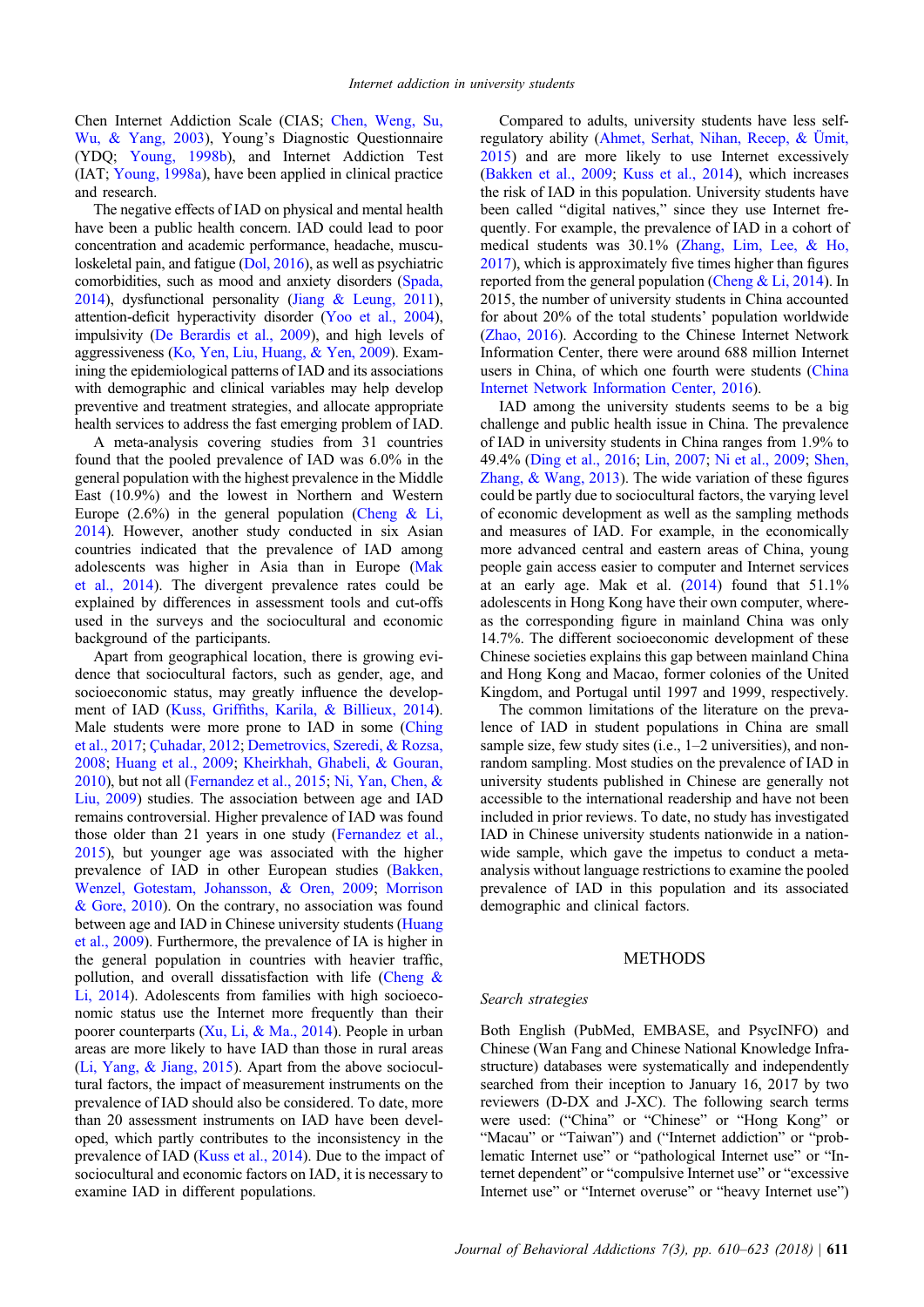and ("prevalence" or "survey" or "cross-sectional study" or "rate") and ("university students" or "college students" or "undergraduate students" or "adolescents" or "young adults"). Reference lists of the selected papers were manually searched to avoid missing relevant records.

#### Study selection

Original studies that met the following criteria were included in the meta-analysis: (a) cross-sectional epidemiological studies conducted in undergraduate students in mainland China, Hong Kong, Macau, or Taiwan; (b) report on the prevalence of IAD; (3) using the definition of IAD based on the YDQ-8, YDQ-10, IAT-20, or CIAS-26. Exclusion criteria were (a) case studies; (b) surveys based on convenience sampling or surveys with no sampling information; and (c) surveys with no information on response rate. Two reviewers (D-DX and J-XC) checked the titles, abstracts, and full-texts of the initial search results independently, and they discussed and resolved any discrepancies involving a third reviewer (LuL). The interrater agreement between the two reviewers on the included studies was satisfactory, with a κ value of 0.843.

# Quality evaluation

The two reviewers (D-DX and J-XC) independently assessed the methodological quality of the studies using an assessment tool reported previously [\(Loney, Chambers,](#page-14-0) [Bennett, Roberts, & Stratford, 1998](#page-14-0); [Michael, 1998\)](#page-14-0). The quality assessment tool consists of eight items covering sampling, measurement, and analysis (Supplementary Table 1). The score ranges between 0 and 8 with a score of 7–8 as high quality, 4–6 as moderate quality, and 0–3 as low quality [\(Yang, Zhang, Zhu, Zhu, & Guo, 2016\)](#page-15-0). The reviewers resolved any disagreements during a discussion with a third reviewer (LuL).

#### Data extraction

Data were independently extracted by two reviewers (D-DX and J-XC) and were checked by a third reviewer (LuL). The following information was extracted and tabulated: place of survey, geographic region, the year of publication, age, sample size, proportion of males, sampling methods, assessment instruments and their cut-off, academic major (medical, science and engineering, and liberal arts) and grade, response rate, and the prevalence of IAD.

#### Statistical analyses

The Stata software, version 12.0 (Stata Corporation, College Station, TX, USA) and the Comprehensive Meta-Analysis software (CMA), version 2 (Biostat Inc., Englewood, NJ, USA) were used to perform the meta-analysis. The  $I^2$ statistic was used to evaluate heterogeneity of the studies, with  $I<sup>2</sup>$  values greater than 50% indicating heterogeneity [\(Higgins, Thompson, Deeks, & Altman, 2003\)](#page-13-0). The results of the included studies were combined using random-effects model and the prevalence with 95% confidence intervals (CIs) was calculated. In order to examine the impact of



Figure 1. Funnel plot of publication bias for studies with data on the prevalence of IAD

moderating factors (gender, academic major and grade, geographic region, and assessment tools) on the results, subgroup analyses were conducted using studies with available data. For example, if a study had provided the prevalence of IAD in both genders, the prevalence estimates were entered into the CMA separately for males and females. In this case, the CMA automatically generated the pooled prevalence in the whole sample and also by gender in the subgroup analyses according to the user options. According to the different levels of economic development, the geographic locations were classified into central, western, eastern, and northeast regions of China [\(National Bureau](#page-14-0) [of Statistics of China, 2011\)](#page-14-0). In addition, meta-regression analyses were conducted to examine the moderating effects of the year of publication, the proportion of males, the sample sizes, and response rate. Only studies reporting data on the aforementioned moderating factors were included in subgroup or meta-regression analyses. Publication bias was measured with both the Egger's and Begg's tests and a visual funnel plot for asymmetry was also presented (Figure 1). Sensitivity analysis was conducted by removing each study individually to evaluate the quality and consistency of the results. All analyses were two-tailed, with  $\alpha$  set at .05.

# **Ethics**

As this was a meta-analysis, approval by ethics committees were not required according to the local regulations in China.

## RESULTS

## Search results, studies characteristics, and quality assessment

Figure [2](#page-6-0) shows the flow chart of literature search. In total, 4,876 records were collected in the initial search. After removing the duplicates, 2,871 papers were screened by title and abstract. Following a full-text review of the remaining 607 studies, 537 studies were excluded; thus, 70 studies (12 in English and 58 in Chinese) covering 122,454 university students were included in the analyses.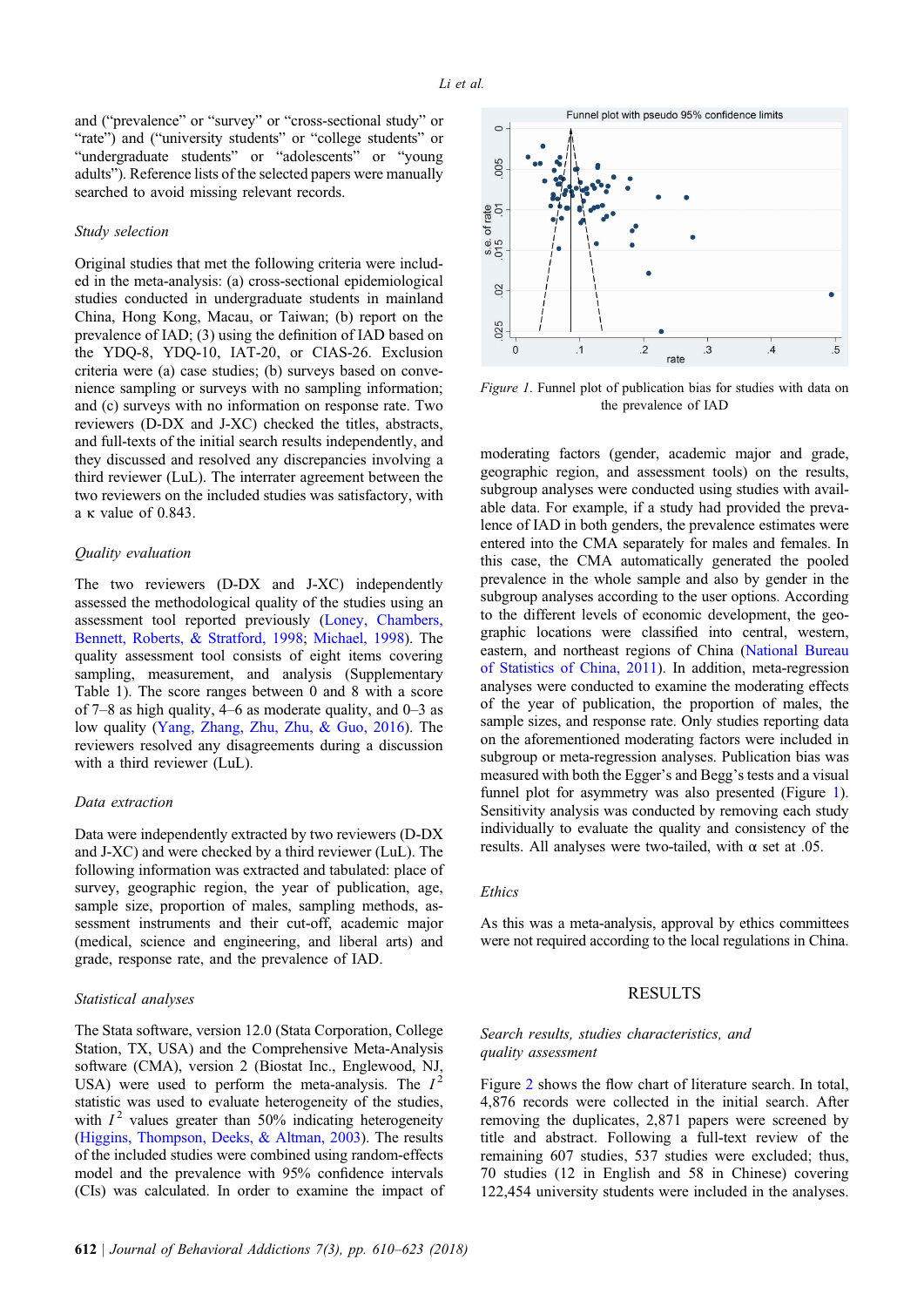<span id="page-6-0"></span>

Figure 2. Flowchart for study selection

Fifty-seven studies were conducted in mainland China, one in Hong Kong and Macao, four in Taiwan, and eight studies were not reported.

Table [1](#page-7-0) shows the basic characteristics of the studies. All studies were rated as "moderate quality" [\(Yang et al., 2016\)](#page-15-0). The mean score of the quality assessment was 5 with a range from 4 to 6. All studies clearly defined the target population and used validated well-established criteria. Most studies had response rates more than 70% but only a few studies clearly described the characteristics of non-responders. The quality scores of the studies are shown in Table [1](#page-7-0).

#### Prevalence of IAD

Figure [3](#page-11-0) shows the forest plot of the prevalence of IAD, which varied from 1.9% to 49.4% in the 70 studies; the overall pooled prevalence was 11.3% (95% CI: 10.1%–12.5%).

#### Subgroup and meta-regression analyses

Table [2](#page-10-0) presents the results of subgroup analyses. There was significant difference in IAD rates between studies using different instruments ( $Q = 9.41$ ,  $p = .024$ ); the pooled prevalence figures with YDQ-8, YDQ-10, IAT-20, and CIAS-26 were 8.4%, 9.3%, 11.2%, and 14.0%, respectively. There

was significant difference in IAD rates between female and male students (6.6% vs. 13.7%;  $Q = 64.04$ ,  $p < .001$ ), between different grades (8.4% vs. 11.5% vs. 11.1% vs. 12.9%;  $Q = 10.47$ ,  $p = .015$ ), between higher (eastern and central) and lower (northeast and western) economic development level regions (10.7% vs. 8.1%;  $Q = 4.90$ ,  $p = .027$ ), and between urban and rural areas (15.4% vs. 11.4%;  $Q =$ 7.09,  $p = .008$ ). On the contrary, there was no significant difference between different academic majors ( $Q = 3.68$ ,  $p = .15$ ) and between mainland China and Hong Kong/ Macao/Taiwan ( $Q = 0.072$ ,  $p = .78$ ).

Meta-regression analyses revealed that sample size ( $\beta$  =  $-0.00007$ ,  $p < .001$ ; including all the 70 studies) was negatively, whereas the proportion of males ( $\beta = 1.334$ ,  $p < .001$ ; including 63 studies with available data) and higher grade  $(\beta = 0.12, p < .001$ ; including 28 studies with available data) was positively associated with the prevalence of IAD. However, the response rate ( $\beta = -0.1077$ ,  $p = .40$ ) and the year of publication ( $\beta = -0.00048$ ,  $p = .87$ ) were not associated.

#### Publication bias and sensitivity analysis

All the visual funnel plots, the Egger's  $(t = 3.792)$ ,  $p < .001$ ) and Begg's tests ( $z = -0.3041$ ,  $p < .001$ ) revealed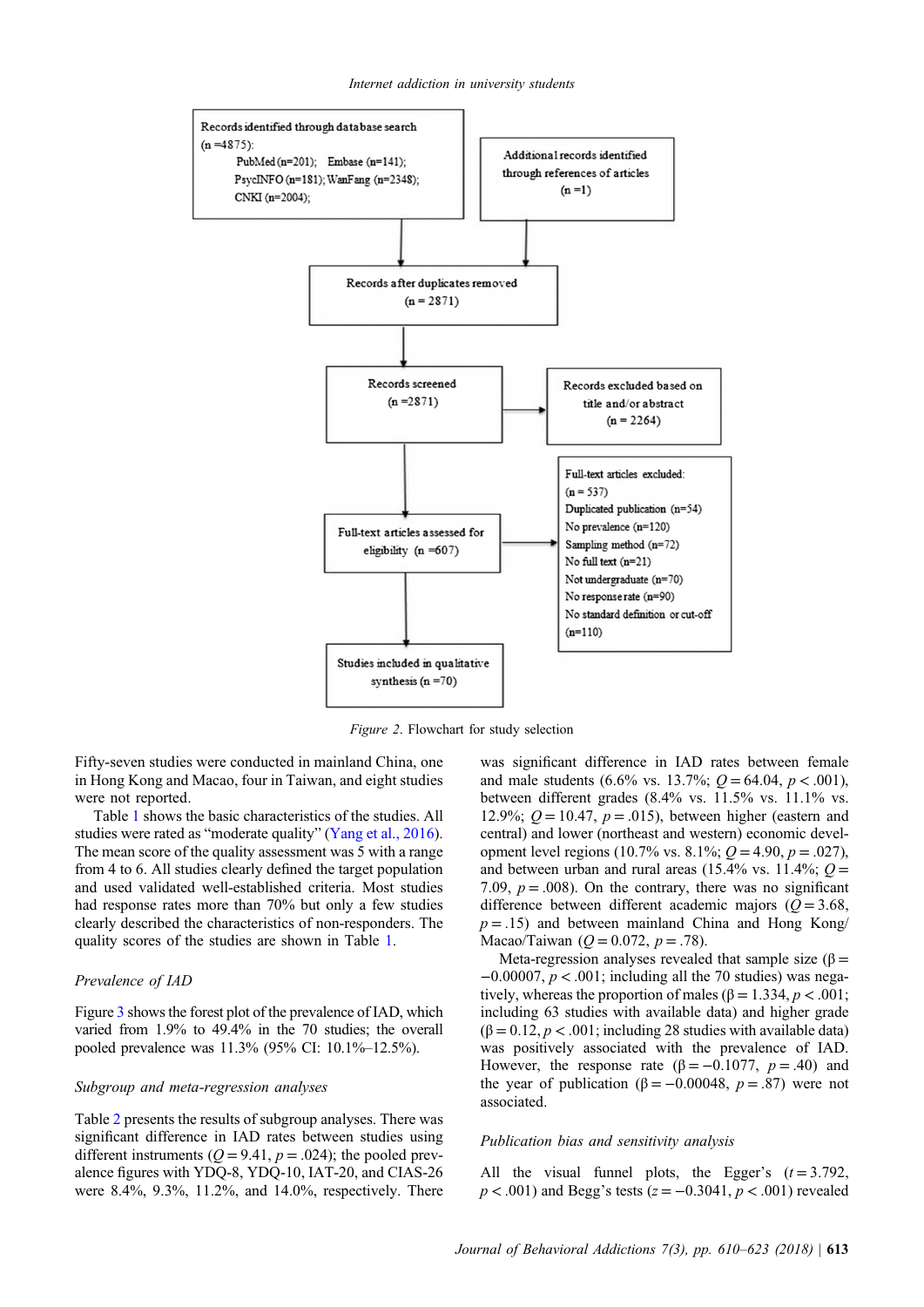<span id="page-7-0"></span>

| Σó.                      | Author (publication year)      | Place of survey               | Region                           | Sampling<br>method                                                                   | Grade                       | Age (mean $\pm$<br>SD/range) | of male $(^{9}_{0})$<br>Proportion | Effective<br>sample | Response<br>rate $(^{9}_{0})$ | Instrument/<br>$cut-off$                                                             | Prevalence<br>$($ % $)$ | Quality<br>score |
|--------------------------|--------------------------------|-------------------------------|----------------------------------|--------------------------------------------------------------------------------------|-----------------------------|------------------------------|------------------------------------|---------------------|-------------------------------|--------------------------------------------------------------------------------------|-------------------------|------------------|
|                          | Liu, Bao, and Wen $(2010)$     | Jiangsu (mainland China)      |                                  | Σ<br>೧                                                                               | ⊡                           | $20.1 \pm 1.1$               | 54.1                               | 8,595               | 95.50                         | $50\,$<br>ΛΙ<br><b>AT-20</b>                                                         | 4.20                    |                  |
|                          | Liu, Xiao, and Cao (2009)      | Hunan (mainland China)        | $\Box$                           | L, N                                                                                 | 4                           | $19.5 \pm 2.1$               | 56.3                               | 1,306               | 96.74                         | $50\,$<br>$\text{AT-20} \geq$                                                        | 3.55                    |                  |
|                          | Ni et al. (2009)               | Shanxi (mainland China)       | $\geq$                           | $\cup$                                                                               | $\overline{\phantom{0}}$    | $\frac{11}{11}$<br>18.7      | 68.2                               | 3,557               | 92.00                         | $50\,$<br>$[AT-20Z]$                                                                 | 6.44                    | <b>しょううう</b>     |
| $\omega$ 4               | Tang and $Yu(2012)$            | Hebei (mainland China)        | $\Box$                           | $\infty$<br>C,                                                                       | $1 - 3$                     | $\widetilde{\Xi}$            | 33.3                               | 1,377               | 98.40                         | $50\,$<br>$\text{IAT-20} \geq$                                                       | 6.89                    |                  |
| 5                        | Feng, Xiong, and Huang         | Guizhou (mainland China)      | $\geq$                           | $\mathbf{C},\, \mathbf{S}$                                                           | $\overline{1}$              | Ĕ                            | 45.1                               | 1,497               | 100.00                        | $50\,$<br>$\text{AT-20} \geq$                                                        | 8.40                    |                  |
|                          | (2007)                         |                               |                                  |                                                                                      |                             |                              |                                    |                     |                               |                                                                                      |                         |                  |
| $\circ$                  | Yao, Li, and Tao (2011)        | Anhui (mainland China)        | $\cup$ $\Box$                    | C, S, R                                                                              | $\mathbb{C}$                | $9.6 \pm 1.$                 | 44.9                               | 3,320               | 100.00                        | $50\,$<br><b>IAT-20</b>                                                              | 9.30                    |                  |
| $\overline{ }$           | Yu and Ji (2010)               | Jiangsu (mainland China)      |                                  |                                                                                      | $\mathcal{L}_{\mathcal{L}}$ | $\widetilde{\Xi}$            | 61.9                               | 1,189               | 99.10                         | $50\,$<br>$\wedge$ $\wedge$<br>$IAT-20$                                              | 10.60                   |                  |
| $\infty$                 | Xu et al. (2014)               | ž                             | $\mathbb{L}$                     | C, S                                                                                 | $\overline{A}$              | $20.4 \pm 1.4$               | 49.6                               | 1,542               | 98.20                         | $50\,$<br>$IAT-20 \geq$                                                              | 11.15                   | 4                |
| $\circ$                  | Bao, Li, and Tao (2014)        | Anhui (mainland China)        | $\cup$                           | $\infty$                                                                             | $\tilde{\mathcal{L}}$       | ž                            | 48.0                               | 2,377               | 97.90                         | $50\,$<br>$\Lambda$<br>IAT-20                                                        | 13.40                   | ₹                |
| $\Xi$                    | Song, Xu, and Li (2014)        | Anhui (mainland China)        |                                  | S                                                                                    | $\overline{1}$              | $\widetilde{\Xi}$            | 50.1                               | 2,675               | 97.00                         | 50                                                                                   | 17.53<br>18.80          |                  |
| Ξ                        | Li and Hu $(2014)$             | Guangdong (mainland<br>China) |                                  | $\approx$                                                                            | ₹                           | $20.0 \pm 1.2$               | 41.5                               | 1,056               | 94.70                         | 50<br>$1AT-20 \geq 5$<br>$1AT-20 \geq 5$                                             |                         |                  |
| $\overline{c}$           | Ye et al. $(2016)$             | Hubei (mainland China)        | $\cup$ $\Box$                    |                                                                                      |                             | $19.7 \pm 1.2$               | 59.2                               | 2,422               | 95.60                         | 50                                                                                   | 22.30                   |                  |
| 13                       | Pan and Zhang (2006)           | Guangdong (mainland           |                                  | C, R                                                                                 | $\bar{4}$ w                 | $21.5 \pm 1.0$               | 54.4                               | 1,112               | 100.00                        | $50\,$<br>$1AT-20 \geq 5$<br>$1AT-20 \geq 5$                                         | 27.70                   |                  |
|                          |                                | China)                        |                                  |                                                                                      |                             |                              |                                    |                     |                               |                                                                                      |                         |                  |
| $\vec{4}$                | Cao et al. (2011)              | Zhejiang (mainland China)     |                                  | $\Box$ M, $R$                                                                        | $\overline{1}$              | ž                            | ž                                  | 5,061               | 99.86                         | 50<br>ΛI<br><b>AT-20</b>                                                             | 6.9                     |                  |
| $\overline{15}$          | Zeng and Chen (2006)           | Sichuan (mainland China)      | $\geq$                           | $\cup$                                                                               | $\widetilde{\Xi}$           | $17 - 25$                    | 49.8                               | 434                 | 97.50                         | 50<br>$\text{IAT-20} \geq$                                                           | 5.80                    |                  |
| $\overline{16}$          | Li (2014)                      | Ž                             |                                  | $C, S$<br>$R, S$                                                                     | $2-3$                       | $\widetilde{\Xi}$            | 46.0                               | 947                 | 98.90                         | 50<br>$\wedge$<br><b>IAT-20</b>                                                      | 13.73                   |                  |
| $\overline{17}$          | Li et al. (2015)               | ž                             | $\mathsf{I}$                     |                                                                                      | $\sqrt{1}$                  | $20.0 \pm 1.1$               | 50.7                               | 938                 | 98.74                         | 50<br>$\text{AT-202}$                                                                | 18.23                   |                  |
| $18\,$                   | Liu and $Xu$ $(2009)$          | Fujian (mainland China)       | $\hfill \square$                 | C, S, R                                                                              | $\overline{1}$              | $\widetilde{\Xi}$            | 36.7                               | 678                 | 98.40                         | 50<br>$IAT-20 \geq 1$                                                                | 10.18                   | ₹                |
| $\overline{0}$           | Liu and Hu (2008)              | ž                             |                                  | C, R                                                                                 | $2-3$                       | $20.2 \pm 1.4$               | 48.9                               | 730                 | 97.33                         | $50\,$<br>$\text{AT-202}$                                                            | 5.75                    | ₹                |
| $\overline{c}$           | Shen and Xie (2011)            | Jiangsu (mainland China)      | $\hfill \square$                 | $\cup$                                                                               | $\widetilde{\Xi}$           | ž                            | 64.4                               | 281                 | 93.67                         | $50\,$<br>$\text{AT-20} \geq$                                                        | 22.78                   | 4                |
| $\overline{21}$          | Wang and Guo $(2012)$          | Liaoning (mainland China)     | $Z \nightharpoonup H$            | a a a<br>Li Ci Ci                                                                    | $\overline{1}$              | $\widetilde{\Xi}$            | 48.3                               | 720                 | 97.25                         | $50\,$<br>$\wedge$<br><b>AT-20</b>                                                   | 18.20                   | ₹                |
| 22                       | Yao and Zhang (2006)           | Jiangsu (mainland China)      |                                  |                                                                                      | 受<br>受                      | $\widetilde{\Xi}$            | 50.5                               | 517                 | 97.45                         | $50\,$<br>$\overline{M}$ $\overline{M}$<br><b>IAT-20</b>                             | 20.80                   | ₹                |
| 23                       | Cong, Huang, and Zhao          | Shandong (mainland China)     |                                  |                                                                                      |                             | $20.9 \pm 0.9$               | 30.3                               | 567                 | 97.76                         | $\infty$<br>IAT-20                                                                   | 5.46                    |                  |
|                          | (2016)                         |                               |                                  |                                                                                      |                             |                              |                                    |                     |                               |                                                                                      |                         |                  |
| $\overline{24}$          | Hu and Wang (2011)             | $\widetilde{\Xi}$             | $\overline{\phantom{a}}$         |                                                                                      | $\overline{\phantom{a}}$    | $\widetilde{\Xi}$            | 56.6                               | 1,517               | 97.20                         | $[AT-20 \ge 60]$                                                                     | 3.00                    |                  |
| 25                       | Ding et al. (2016)             | Hong Kong/Macau               | $\mathord{\text{\rm I}}$         | $\begin{array}{c} \textrm{C, S, R} \\ \textrm{C, R} \\ \textrm{C, R, S} \end{array}$ | $E_1$                       | $8.7 \pm 0.9$                | 42.8                               | 1,510               | 81.00                         | $YDQ-8 \ge 5$<br>$YDQ-8 \ge 5$                                                       | 1.90                    |                  |
| $\overline{26}$          | Wang, You, and Huang<br>(2012) | Hubei (mainland China)        | $\bigcirc$                       |                                                                                      |                             | $\widetilde{\Xi}$            | 48.6                               | ,986                | 86.30                         | $YDQ-8 \geq$                                                                         | 3.80                    |                  |
| 27                       | Luo and Guo $(2014)$           | Shandong (mainland China)     |                                  | C, S                                                                                 | $\zeta$                     | $21.2 \pm 1.2$               | 37.4                               | 1,026               | 91.10                         | YDQ-8 $\geq$                                                                         | 4.48                    |                  |
| 28                       | Feng, Mai, and Li (2006)       | Jilin (mainland China)        |                                  | $\mathbf{C},\, \mathbf{S}$                                                           | $1 - 3$                     | ž                            | 34.5                               | 1,784               | 89.20                         | とうと                                                                                  |                         |                  |
| 29                       | Zhang, Tang, and Jian          | Jilin (mainland China)        | $\mathbbm{m} \times \mathbbm{Z}$ | $\approx$                                                                            | $\widetilde{\Xi}$           | $22.7 \pm 2.$                | 38.9                               | 1,068               | 69.50                         | $\begin{array}{c}\n\text{YDQ-8} \geq \\ \text{YDQ-8} \geq \\ \end{array}$<br>$YDQ-8$ | 7.60                    |                  |
|                          | (2015)                         |                               |                                  |                                                                                      |                             |                              |                                    |                     |                               |                                                                                      |                         |                  |
| $\overline{\mathcal{E}}$ | Feng et al. (2006)             | Jilin (mainland China)        |                                  | $\bigcirc$                                                                           | $\overline{1}$              | $17 - 24$                    | 32.8                               | 1,227               | 100.00                        | ΛI<br>YDQ-8                                                                          | $7.80\,$                |                  |
| $\overline{31}$          | Deng and Fang (2012)           | Hubei (mainland China)        | ZUUUE                            | C, S, R                                                                              | ₹.                          | $20.2 \pm 1.4$               | 57.8                               | 1,183<br>3,496      | 92.30                         | <b>とうとうとう</b><br>ΛΙ<br>YDQ-8                                                         | 8.88                    |                  |
| 32                       | Huang et al. (2009)            | Hubei (mainland China)        |                                  |                                                                                      | $\mathbb{C}$                | $20.2 \pm 1.3$               | 54.3                               |                     | 79.50                         | ΛΙ<br>YDQ-8                                                                          | 9.58                    |                  |
| 33                       | Wu and Zhu (2004)              | Hubei (mainland China)        |                                  |                                                                                      |                             | $\widetilde{z}$              | ž                                  | 1,617               | 94.50                         | $\wedge\vdash\wedge$<br>YDQ-8                                                        | $10.51$<br>11.70        |                  |
| 34                       | Zhang and Shen (2009)          | Zhejiang (mainland China)     |                                  | M.R                                                                                  | $\overline{A}$              | $22.0 \pm 1.0$               | 58.9                               | 1,014               | 92.20                         | YDQ-8                                                                                |                         |                  |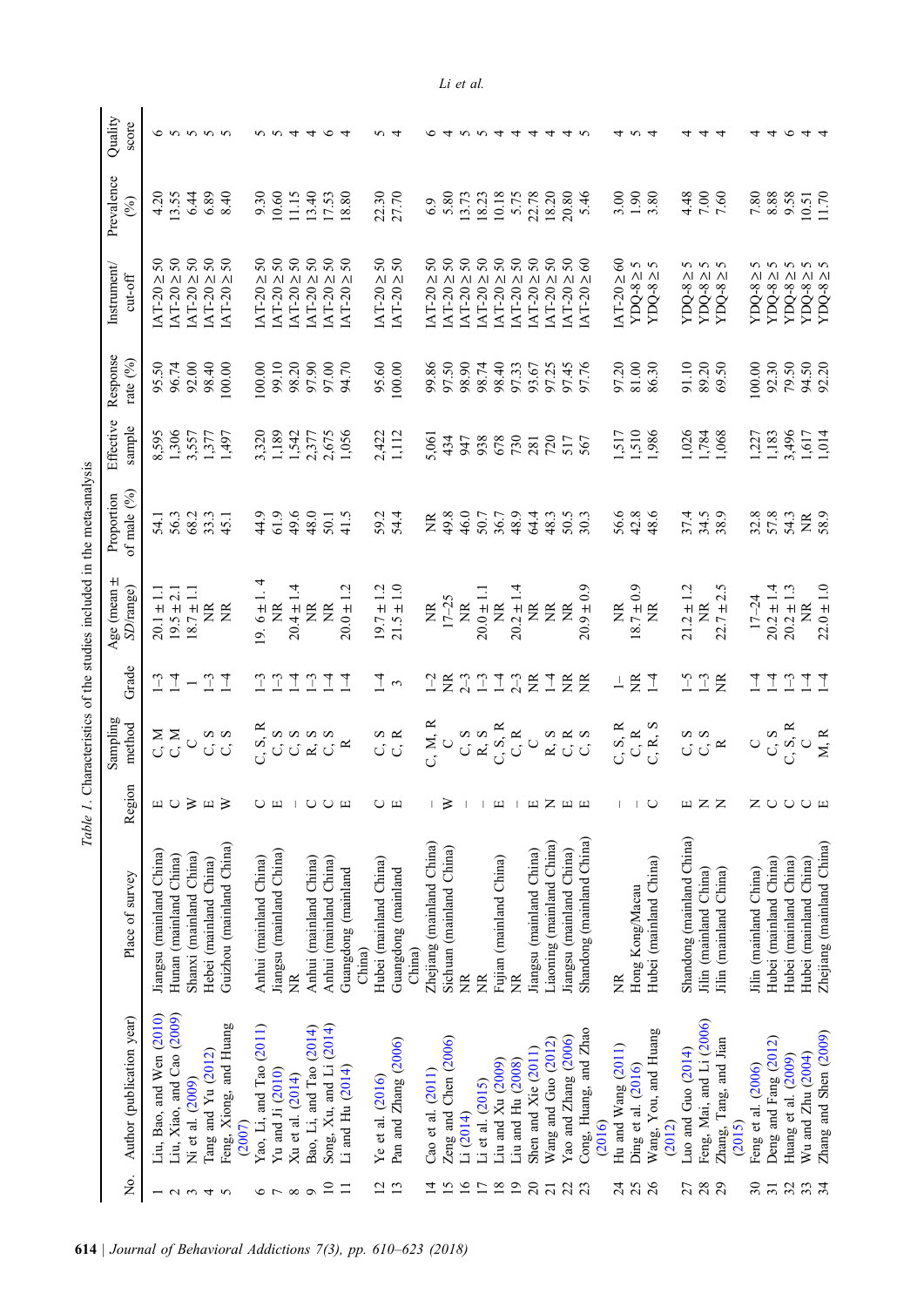| 6.26<br>6.85<br>26.70<br>7.16<br>6.56<br>14.40<br>5.80<br>10.48<br>9.98<br>6.70<br>5.88<br>12.60<br>7.90<br>8.12<br>6.50<br>15.20<br>6.00<br>7.40<br>9.43<br>10.09<br>14.17<br>12.80<br>14.23<br>11.07<br>49.41<br>CIAS-26>68<br>4<br>ς<br>δ<br>5<br>ς<br>δ<br><b>S</b> 5<br>$\begin{array}{l} \text{YDQ-10} \geq 5 \\ \text{YDQ-10} \geq 5 \end{array}$<br>5<br>5<br>5<br>$\sigma$<br>5<br>$\begin{array}{l} \text{YDQ-8} \geq 5 \\ \text{YDQ-8} \geq 5 \end{array}$<br>5<br>5<br>$\sim$<br>5<br><b>V</b> V<br>5<br>$YDQ-10 \ge$<br>$YDQ-10 \geq$<br>YDQ-10 ≥<br>$YDQ-10 \ge$<br>$YDO-10 \ge$<br>$YDQ-10 \ge$<br>YDQ-10≥<br>$YDQ-10 \ge$<br>$YDC-102$<br>$YDOQ-10 \geq$<br>$YDQ-8 \ge 3$<br>$YDO-8 \geq$<br>$YDQ-8 \geq$<br>$YDO-8 \geq$<br>$YDQ-8 \geq$<br>$YDO-8 \ge$<br>$YDO-8 \geq$<br>$YDO-8 \geq$<br>$YDO-8 \geq$<br>90.76<br>99.10<br>87.33<br>97.00<br>99.20<br>94.60<br>95.70<br>100.00<br>91.89<br>91.88<br>86.70<br>100.00<br>83.87<br>94.63<br>83.70<br>90.90<br>100.00<br>95.20<br>99.80<br>95.10<br>85.29<br>100.00<br>95.32<br>90.67<br>96.71<br>4,866<br>1,040<br>2,700<br>1,310<br>1,488<br>3,256<br>2,010<br>1,172<br>2,136<br>1,766<br>1,569<br>2,052<br>1,807<br>2,431<br>942<br>285<br>546<br>776<br>810<br>545<br>816<br>827<br>757<br>735<br>597 | 43.6<br>Ž<br>$20.7 \pm 1.5$ | 51.6<br>ž<br>$\overline{1}$<br>$\overline{1}$<br>C, S<br>≃ | $\begin{array}{c} \square \end{array}$ |
|--------------------------------------------------------------------------------------------------------------------------------------------------------------------------------------------------------------------------------------------------------------------------------------------------------------------------------------------------------------------------------------------------------------------------------------------------------------------------------------------------------------------------------------------------------------------------------------------------------------------------------------------------------------------------------------------------------------------------------------------------------------------------------------------------------------------------------------------------------------------------------------------------------------------------------------------------------------------------------------------------------------------------------------------------------------------------------------------------------------------------------------------------------------------------------------------------------------------------------------------------------------------------|-----------------------------|------------------------------------------------------------|----------------------------------------|
| 39.10<br>42.89<br>36.03<br>49.75<br>47.98<br>21.83<br>56.23<br>43.95<br>37.82<br>46.41<br>22.81<br>40.21<br>36.4<br>47.6<br>52.0<br>71.0<br>54.2<br>53.8<br>48.1<br>62.1<br>$\widetilde{\Xi}$<br>$\widetilde{\Xi}$<br>Ĕ                                                                                                                                                                                                                                                                                                                                                                                                                                                                                                                                                                                                                                                                                                                                                                                                                                                                                                                                                                                                                                                  | $16.2 \pm 3.4$              | $\overline{1}$<br>C, R                                     |                                        |
|                                                                                                                                                                                                                                                                                                                                                                                                                                                                                                                                                                                                                                                                                                                                                                                                                                                                                                                                                                                                                                                                                                                                                                                                                                                                          | $\widetilde{\Xi}$           | $\overline{1}$<br>C, S                                     | $\cup$                                 |
|                                                                                                                                                                                                                                                                                                                                                                                                                                                                                                                                                                                                                                                                                                                                                                                                                                                                                                                                                                                                                                                                                                                                                                                                                                                                          | $\widetilde{\Xi}$           | $1 - 3$<br>$\widetilde{\Xi}$                               |                                        |
|                                                                                                                                                                                                                                                                                                                                                                                                                                                                                                                                                                                                                                                                                                                                                                                                                                                                                                                                                                                                                                                                                                                                                                                                                                                                          | $20.9 \pm 2.4$              |                                                            | $\begin{array}{c} \square \end{array}$ |
|                                                                                                                                                                                                                                                                                                                                                                                                                                                                                                                                                                                                                                                                                                                                                                                                                                                                                                                                                                                                                                                                                                                                                                                                                                                                          | ž                           | ž<br>S, R                                                  | $\Box$                                 |
|                                                                                                                                                                                                                                                                                                                                                                                                                                                                                                                                                                                                                                                                                                                                                                                                                                                                                                                                                                                                                                                                                                                                                                                                                                                                          | ž                           | $\frac{1}{4}$<br>$\approx$ 0                               | $\cup$                                 |
|                                                                                                                                                                                                                                                                                                                                                                                                                                                                                                                                                                                                                                                                                                                                                                                                                                                                                                                                                                                                                                                                                                                                                                                                                                                                          | E                           |                                                            | Z                                      |
|                                                                                                                                                                                                                                                                                                                                                                                                                                                                                                                                                                                                                                                                                                                                                                                                                                                                                                                                                                                                                                                                                                                                                                                                                                                                          | $20.9 \pm 1.4$              | $\frac{4}{1}$<br>S                                         | Z                                      |
|                                                                                                                                                                                                                                                                                                                                                                                                                                                                                                                                                                                                                                                                                                                                                                                                                                                                                                                                                                                                                                                                                                                                                                                                                                                                          | $20.8 \pm 2.8$              | $\widetilde{\Xi}$<br>$\circ$                               | $\cup$                                 |
|                                                                                                                                                                                                                                                                                                                                                                                                                                                                                                                                                                                                                                                                                                                                                                                                                                                                                                                                                                                                                                                                                                                                                                                                                                                                          | Ĕ                           | $\tilde{\phantom{a}}$                                      | $\cup$                                 |
|                                                                                                                                                                                                                                                                                                                                                                                                                                                                                                                                                                                                                                                                                                                                                                                                                                                                                                                                                                                                                                                                                                                                                                                                                                                                          | ž                           | $\overline{1}$<br>C, R                                     | ≥                                      |
|                                                                                                                                                                                                                                                                                                                                                                                                                                                                                                                                                                                                                                                                                                                                                                                                                                                                                                                                                                                                                                                                                                                                                                                                                                                                          | $20.5 \pm 1.6$              | $\overline{1}$<br>$\bigcirc$                               | ≥                                      |
|                                                                                                                                                                                                                                                                                                                                                                                                                                                                                                                                                                                                                                                                                                                                                                                                                                                                                                                                                                                                                                                                                                                                                                                                                                                                          | $19.6 \pm 1.1$              | Ĕ<br>C, S, R                                               | $\cup$                                 |
|                                                                                                                                                                                                                                                                                                                                                                                                                                                                                                                                                                                                                                                                                                                                                                                                                                                                                                                                                                                                                                                                                                                                                                                                                                                                          | $21.8 \pm 2.1$              | $\overline{1}$                                             | $\circ$                                |
|                                                                                                                                                                                                                                                                                                                                                                                                                                                                                                                                                                                                                                                                                                                                                                                                                                                                                                                                                                                                                                                                                                                                                                                                                                                                          | $\widetilde{\Xi}$           | $\frac{1}{4}$ $\frac{1}{2}$<br>$\simeq$                    | O                                      |
|                                                                                                                                                                                                                                                                                                                                                                                                                                                                                                                                                                                                                                                                                                                                                                                                                                                                                                                                                                                                                                                                                                                                                                                                                                                                          | $20.3 \pm 1.1$              | C, S                                                       | $\boxed{\phantom{1}}$                  |
|                                                                                                                                                                                                                                                                                                                                                                                                                                                                                                                                                                                                                                                                                                                                                                                                                                                                                                                                                                                                                                                                                                                                                                                                                                                                          | $\widetilde{\Xi}$           | $\overline{1}$<br>C, S, R                                  | щ                                      |
|                                                                                                                                                                                                                                                                                                                                                                                                                                                                                                                                                                                                                                                                                                                                                                                                                                                                                                                                                                                                                                                                                                                                                                                                                                                                          | $\widetilde{\Xi}$           | $\overline{1}$<br>C, S                                     | $\begin{array}{c} \square \end{array}$ |
|                                                                                                                                                                                                                                                                                                                                                                                                                                                                                                                                                                                                                                                                                                                                                                                                                                                                                                                                                                                                                                                                                                                                                                                                                                                                          | $21.2 \pm 1.6$              | $\overline{1}$<br>ωw<br>じじ                                 | ≥                                      |
|                                                                                                                                                                                                                                                                                                                                                                                                                                                                                                                                                                                                                                                                                                                                                                                                                                                                                                                                                                                                                                                                                                                                                                                                                                                                          | $\widetilde{\Xi}$           | $\overline{1}$                                             | ≥                                      |
|                                                                                                                                                                                                                                                                                                                                                                                                                                                                                                                                                                                                                                                                                                                                                                                                                                                                                                                                                                                                                                                                                                                                                                                                                                                                          | $\widetilde{\Xi}$           | $\overline{1}$<br>ΩW<br>ပံပ                                | $\cup$                                 |
|                                                                                                                                                                                                                                                                                                                                                                                                                                                                                                                                                                                                                                                                                                                                                                                                                                                                                                                                                                                                                                                                                                                                                                                                                                                                          | $16 - 25$                   | $\widetilde{\Xi}$                                          |                                        |
|                                                                                                                                                                                                                                                                                                                                                                                                                                                                                                                                                                                                                                                                                                                                                                                                                                                                                                                                                                                                                                                                                                                                                                                                                                                                          | $\widetilde{\Xi}$           | $\overline{1}$<br>S                                        | $\cup$                                 |
|                                                                                                                                                                                                                                                                                                                                                                                                                                                                                                                                                                                                                                                                                                                                                                                                                                                                                                                                                                                                                                                                                                                                                                                                                                                                          | $20.0\pm1.5$                | <b>登</b><br>$\propto \propto \propto$<br>$\circ$           | $\cup$                                 |
|                                                                                                                                                                                                                                                                                                                                                                                                                                                                                                                                                                                                                                                                                                                                                                                                                                                                                                                                                                                                                                                                                                                                                                                                                                                                          | $18 - 24$                   | ທົ                                                         | $\cup$                                 |

# Internet addiction in university students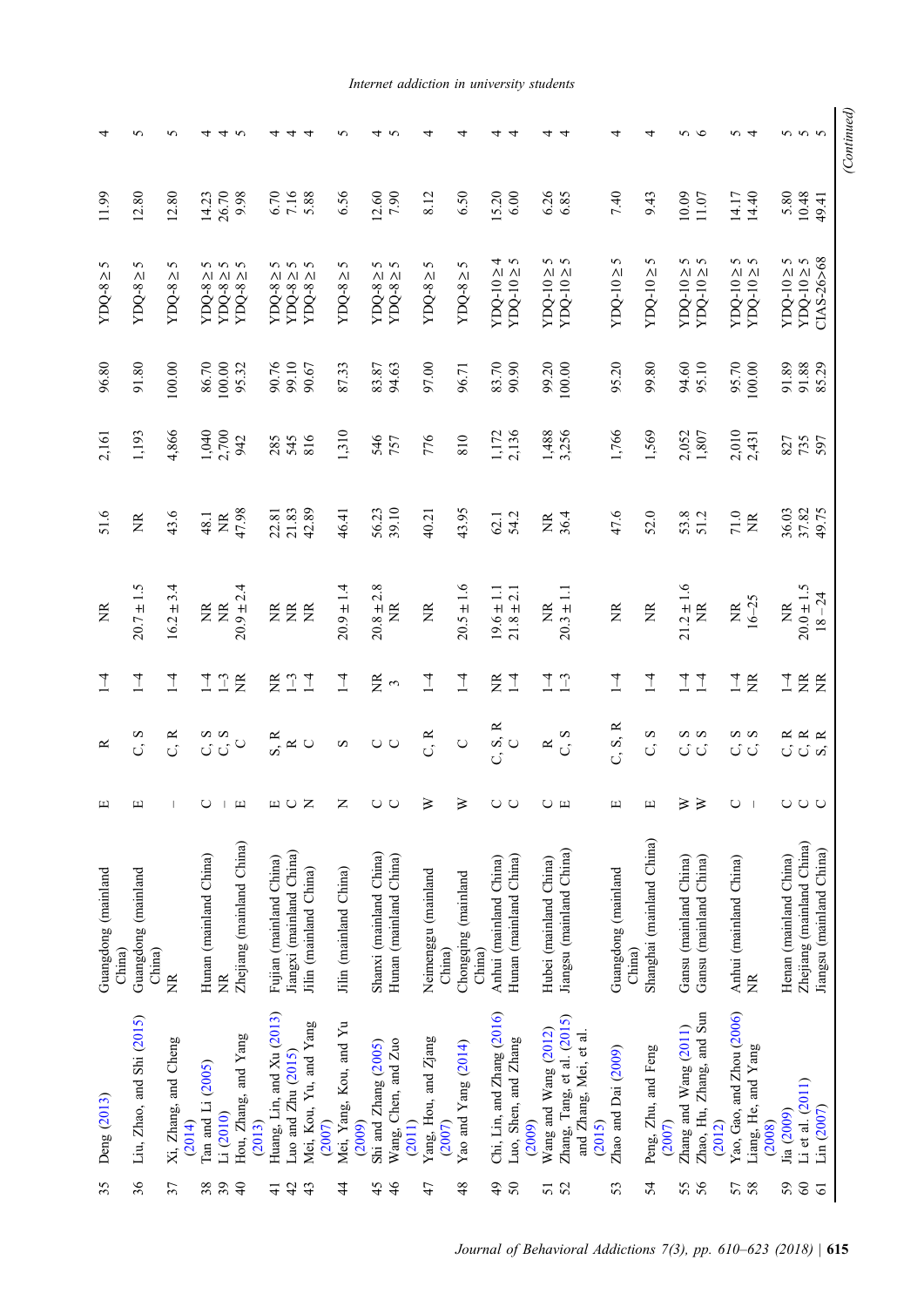|               | No. Author (publication year)                                                                                                                                                                                                                                            | Place of survey                                 | Region              | Sampling<br>method | Grade              | Age (mean $\pm$<br>SD/range)                        | of male $(\%)$<br>Proportion | sample                  | Effective Response<br>rate $(^{9}/_{0})$ | Instrument<br>$cut-off$ | Prevalence<br>$\mathcal{E}$ | Quality<br>score |
|---------------|--------------------------------------------------------------------------------------------------------------------------------------------------------------------------------------------------------------------------------------------------------------------------|-------------------------------------------------|---------------------|--------------------|--------------------|-----------------------------------------------------|------------------------------|-------------------------|------------------------------------------|-------------------------|-----------------------------|------------------|
|               | 62 Li, Bao, Chen, and Zhong                                                                                                                                                                                                                                              | Taiwan                                          |                     | C, S, R            | $\overline{\perp}$ | $\widetilde{\Xi}$                                   | $\overline{50}$              | 3,616                   | 74.00                                    | $CIAS-26 \geq 68$       | 15.30                       |                  |
|               | Yen et al. (2009a)<br>(2011)                                                                                                                                                                                                                                             | Taiwan                                          |                     | ς κ                | 受                  | $20.5 \pm 2.1$                                      |                              | 1,992                   | 98.90                                    | $71AS - 26 \ge 67$      | 12.30                       |                  |
|               | Yen et al. (2009b)                                                                                                                                                                                                                                                       | Taiwan                                          |                     | C, R               |                    | $20.5 \pm 2.1$                                      | 29.3<br>33.5                 |                         | 93.80                                    | $71AS - 26 \ge 67$      | 12.90                       |                  |
|               | Qi and Mei (2012)                                                                                                                                                                                                                                                        | Anhui (mainland China)                          | $r \wedge r \wedge$ | C, S               | E11                | $21.2 \pm 1.4$                                      | 51.1                         | 2,619<br>1,307<br>1,121 | 93.40                                    | $21AS - 26 \ge 64$      | 8.70                        |                  |
|               | Luo, Wan, and Liu (2011)                                                                                                                                                                                                                                                 | Hubei (mainland China)                          |                     | S                  |                    | $20.1 \pm 1.4$                                      | 56.8                         |                         | 87.50                                    | $21AS - 26 \ge 64$      | 12.20                       |                  |
|               | Isai et al. (2009)                                                                                                                                                                                                                                                       | nswan                                           |                     |                    |                    | ž                                                   | 67.7                         | 3,806                   | 80.80                                    | $21AS - 26 \ge 64$      | 17.90                       |                  |
| $\frac{8}{3}$ | Jiang, Zhu, Ye, and Lin<br>(2012)                                                                                                                                                                                                                                        | Zhejiang (mainland China)                       |                     | S, R               | ž                  | $19.9 \pm 2.3$                                      | 54.80                        | 697                     | 94.70                                    | $21AS - 26 \ge 64$      | 6.90                        |                  |
| 8             | Yan, Li, and Sui (2014)                                                                                                                                                                                                                                                  | Jiangsu, Shanghai,                              |                     | M, R               | $\frac{1}{4}$      | $20.5 \pm 1.2$                                      | 45.63                        | 892                     | 83.76                                    | $C1AS - 26 \ge 63$      | 9.98                        |                  |
|               |                                                                                                                                                                                                                                                                          | Gansu (mainland China)<br>Shandong, Fujian, and |                     |                    |                    |                                                     |                              |                         |                                          |                         |                             |                  |
|               | 70 Chen, Li, and Hu (2014)                                                                                                                                                                                                                                               | Hebei (mainland China)                          |                     | $\approx$          | $\frac{1}{1}$      | $21.6 \pm 1.2$                                      | 46.6                         | 5,485                   | 97.60                                    | $CIAS-26 \geq 58$       | 12.84                       |                  |
|               | Note. NR: not reported; SD: standard deviation; S: sampling method; C: cluster sampling; M: multistage sampling; R: random sampling; S: stratified sampling; C: central; E: eastern; N: north-east;<br>W: western; IAT: Internet Addiction Test; YDQ: Young's Diagnostic |                                                 |                     |                    |                    | Questionnaire; CIAS: Chen Internet Addiction Scale. |                              |                         |                                          |                         |                             |                  |

Table 1. (Continued)

[able 1. (Continued)

publication bias. After excluding each study sequentially, the recalculated pooled results did not change significantly indicating that there was no outlying study that influenced significantly the overall results.

# DISCUSSION

To the best of our knowledge, this was the first study to estimate the pooled prevalence of IAD in Chinese university students. The meta-analysis found a pooled prevalence of 11.3% (95% CI: 10.1%–12.5%), which is similar to the figure in India (8.2%; 95% CI: 5.7%–10.5%) [\(Krishnamurthy &](#page-13-0) [Chetlapalli, 2015\)](#page-13-0), Turkey (9.7%; 95% CI: 8.0%–11.7%) ([Canan, Ataoglu, Ozcetin, & Icmeli, 2012](#page-12-0)), Japan (15.0%; 95% CI: 10.3%–21.3%) [\(Hirao, 2015](#page-13-0)), United States (12.0%; 95% CI: 8.4%–16.9%) [\(Christakis, Moreno, Jelenchick,](#page-12-0) [Myaing, & Zhou, 2011\)](#page-12-0), but higher than those reported from Spain (6.08%; 95% CI: 5.3%–7.0%) [\(Fernandez et al., 2015](#page-13-0)), and lower than those found in Lebanon (16.8%; 95% CI: 13.8%–19.8%) ([Younes et al., 2016](#page-15-0)), United Kingdom (18.3%; 95% CI: 14.7%–22.6%) ([Niemz, Grif](#page-14-0)fiths, & [Banyard, 2005\)](#page-14-0), Iran (34.6%; 95% CI: 23.9%–47.2%) ([Bahrainian, Alizadeh, Raeisoon, Gorji, & Khazaee, 2014](#page-12-0); [Mohammadbeigi et al., 2016](#page-14-0)), Malaysia (36.9%; 95% CI: 32.4%–41.6%) ([Ching et al., 2017\)](#page-12-0), and Jordan (40.0%; 95% CI: 36.1%–44.0%) ([Al-Gamal, Alzayyat, & Ahmad, 2016](#page-12-0)). However, it should be noted that due to the discrepancies in diagnostic criteria and sampling methods, direct comparisons between these results should be made with caution.

The result of the current meta-analysis is significantly higher than the figures in a meta-analysis in the general population pooled from 31 countries (6.0%; 95% CI: 5.1%– 6.9%) ([Cheng & Li, 2014\)](#page-12-0) and in Chinese adolescents in a nationwide study (8.1%; 95% CI: 7.7%–8.5%) ([Cao, Sun,](#page-12-0) [Wan, Hao, & Tao, 2011\)](#page-12-0), but similar to the figure in adolescents and college students in China (10.0%; 95% CI: 8.0%–12.0%) ([Bian, Liu, Li, & Liu, 2016](#page-12-0)). Compared to adolescents, university students have generally more pressing psychological and social obligations and need to maintain regular communication with their peers, resulting in frequent Internet use ([Kandell, 1998](#page-13-0)). Compared with other behavioral addictions, Internet addiction seems to be more common in Chinese university students. For example, the prevalence of Internet gaming disorder and compulsive buying behavior was 7.8% ([Gao, Li, & Wan, 2008](#page-13-0)) and 5.99% [\(Jiang & Shi, 2016\)](#page-13-0), respectively, in a cohort of Chinese university students.

There was significant difference in IAD rates between the studies using different instruments. The prevalence of IAD was relatively lower in studies using YDQ than those using IAT-20 and CIAS-26. The YDQ-8 comprises eight items ([Young, 1998b\)](#page-16-0), whereas YDQ-10 [\(Chi et al., 2016;](#page-12-0) [Young,](#page-15-0) [1997\)](#page-15-0) has 10 items with "yes/no" options. Both these instruments were adopted from the DSM-IV criteria for pathological gambling. On the contrary, IAT and CIAS are Likert scales that measure IAD with severity ratings from 1 ("not at all") to 5 ("always"). Thus, IAT and CIAS may have better discriminating properties to measure IAD than YDQ [\(Lai et al., 2013](#page-13-0)), since dimensional measures are usually more accurate and valid than categorical measures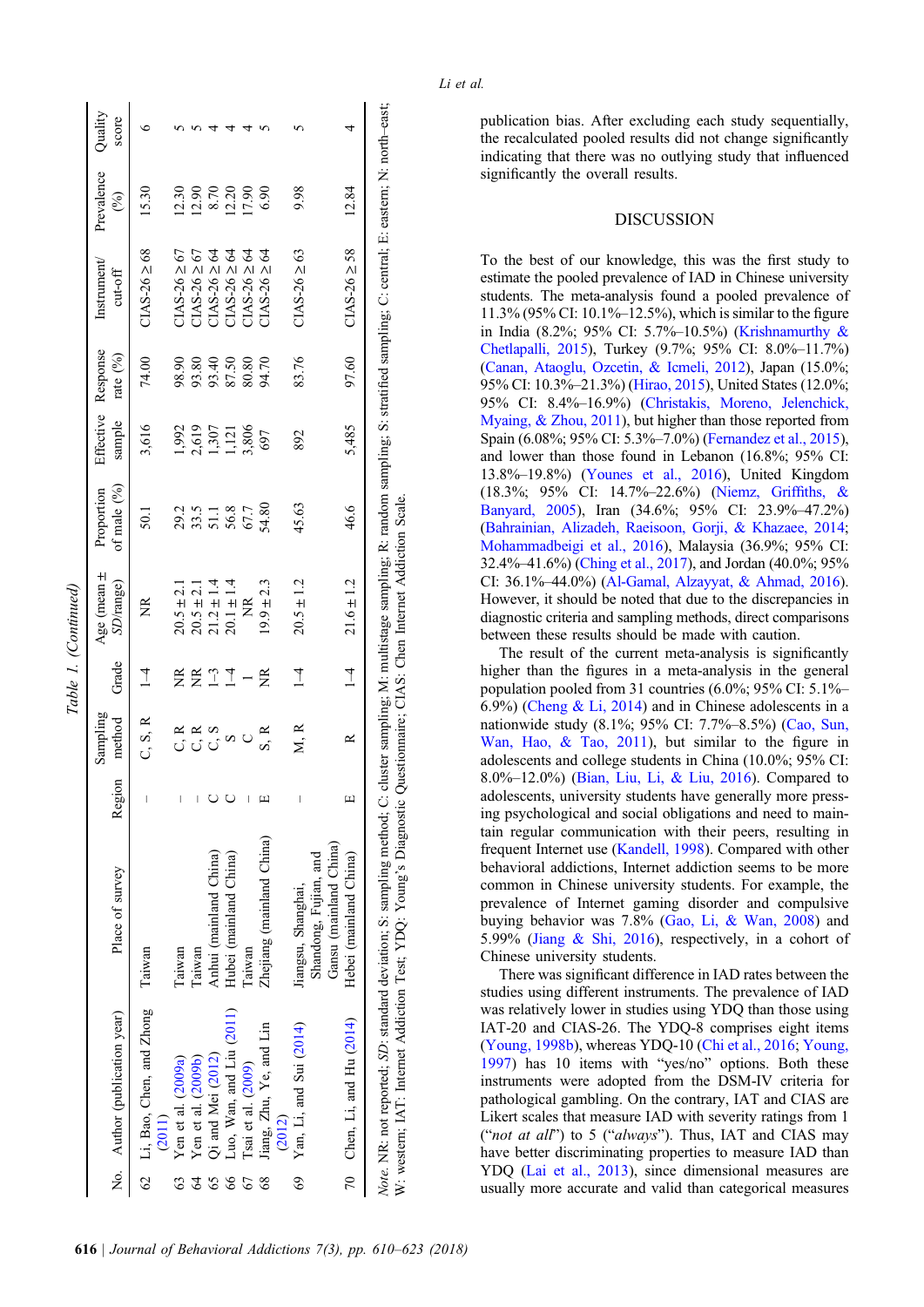<span id="page-10-0"></span>

| Subgroups       | Categories (number<br>of studies) | Proportion<br>$(\%)$ | 95% CI<br>$(\%)$ | Events | Sample<br>size | Standard<br>error | $p$ values<br>within<br>subgroups | $I^2$<br>$(\%)$ | $Q(p)$ value<br>across<br>subgroups |
|-----------------|-----------------------------------|----------------------|------------------|--------|----------------|-------------------|-----------------------------------|-----------------|-------------------------------------|
| Assessment tool | YDQ-8 $(25)$                      | 8.4                  | $6.7 - 10.4$     | 3,965  | 39,719         | 0.141             | < .001                            | 97.8            | 9.41(0.024)                         |
|                 | $YDQ-10(12)$                      | 9.3                  | $7.6 - 11.4$     | 2,071  | 21,249         | 0.070             | < .001                            | 95.5            |                                     |
|                 | $IAT-20(23)$                      | 11.2                 | $8.8 - 14.3$     | 4,244  | 39,354         | 0.163             | < .001                            | 98.5            |                                     |
|                 | $CIAS-26(10)$                     | 14.0                 | $10.6 - 18.4$    | 3,202  | 22,132         | 0.156             | < .001                            | 98.5            |                                     |
| <b>Sex</b>      | Female (53)                       | 6.6                  | $5.7 - 7.5$      | 2,737  | 37,640         | 0.072             | < .001                            | 93.6            | 64.04 $(<.001)$                     |
|                 | Male $(53)$                       | 13.7                 | $12.2 - 15.4$    | 5,240  | 37,434         | 0.061             | < .001                            | 95.7            |                                     |
| Major           | Medical (18)                      | 9.2                  | $7.7 - 10.9$     | 2,284  | 23,553         | 0.077             | < .001                            | 94.1            | 3.68(0.15)                          |
|                 | Science and<br>engineering $(11)$ | 12.6                 | $9.2 - 16.8$     | 796    | 7,342          | 0.175             | < .001                            | 94.9            |                                     |
|                 | Liberal arts $(10)$               | 8.4                  | $5.6 - 12.3$     | 545    | 7,141          | 0.254             | < .001                            | 95.5            |                                     |
| Grade           | First $(27)$                      | 8.4                  | $7.0 - 10.0$     | 1,345  | 15,331         | 0.083             | < .001                            | 90.4            | $10.47$ (.015)                      |
|                 | Second $(28)$                     | 11.5                 | $9.3 - 14.2$     | 2,021  | 16,021         | 0.138             | < .001                            | 95.8            |                                     |
|                 | Third $(28)$                      | 11.1                 | $9.0 - 13.7$     | 1,750  | 14,601         | 0.141             | < .001                            | 94.9            |                                     |
|                 | Fourth or fifth (18)              | 12.9                 | $10.3 - 16.0$    | 680    | 5,254          | 0.119             | < .001                            | 88.5            |                                     |
| Mainland China  | Yes $(57)$                        | 10.0                 | $8.7 - 11.4$     | 9,419  | 93,780         | 0.082             | < .001                            | 97.9            | 0.072(0.78)                         |
|                 | No $(5)$                          | 10.4                 | $7.6 - 14.3$     | 1,846  | 13,543         | 0.132             | < .001                            | 97.8            |                                     |
| Geographic      | Eastern or central (42)           | 10.7                 | $9.0 - 12.6$     | 7,473  | 69,429         | 0.102             | < .001                            | 98.1            | 4.90(0.027)                         |
| locations       | Northeast or<br>western $(13)$    | 8.1                  | $6.8 - 9.7$      | 1,470  | 17,858         | 0.057             | < .001                            | 92.0            |                                     |
| Rural/urban     | Rural $(13)$                      | 11.4                 | $9.7 - 13.4$     | 1,475  | 12,606         | 0.052             | < 0.001                           | 89.8            | 7.09(0.008)                         |
|                 | Urban $(13)$                      | 15.4                 | $13.2 - 17.9$    | 1,859  | 12,010         | 0.052             | < .001                            | 91.2            |                                     |

Table 2. Subgroup analyses of Internet addiction disorder in Chinese university students

Note. Bold values represent  $p < 0.05$ . IAT: Internet Addiction Test; YDQ: Young's Diagnostic Questionnaire; CIAS: Chen Internet Addiction Scale; CI: confidence interval.

[\(Kuss et al., 2014](#page-13-0)). Furthermore, various cut-off values would probably lead to different findings.

The subgroup and meta-regression analyses both showed that IAD was more common in male than in female students, which was consistent with the results of most of other studies [\(Ching et al., 2017](#page-12-0); [Huang et al., 2009](#page-13-0)). Male predominance for IAD could be explained because male students are more likely to play internet games and spend more time online ([Canan et al., 2012](#page-12-0); [Tsai et al., 2009\)](#page-15-0). Similar to previous studies [\(Cao et al., 2011;](#page-12-0) [Pawlowska](#page-14-0) [et al., 2015](#page-14-0)), students in urban areas were more likely to have IAD than rural students (15.4% vs. 11.4%). In addition, the prevalence of IAD was significantly associated with geographic regions: the rate of IAD was higher in central and eastern China (10.7%) than in the western and northeast regions (8.1%). Since IAD is significantly associated with socioeconomic levels ([Satan, 2013\)](#page-15-0), the existing economic gap between different regions of China and between rural and urban areas may explain the divergent IAD rates. Students in high-income areas in the central and eastern regions and in urban areas have easier access to the Internet through smartphones and computers than those living in poor areas. Furthermore, students in poor economic regions often have part-time jobs to supplement their tuition fees leaving them with less leisure time for Internet use [\(Lin,](#page-14-0) [Ko, & Wu, 2011](#page-14-0)).

The prevalence of IAD increased with advancing academic years in this study, which is similar to findings of some ([Hu, 2014](#page-13-0)) but not all studies ([Al-Gamal et al., 2016\)](#page-12-0). Unlike in a previous study ([Ni et al., 2009\)](#page-14-0), no significant difference in IAD rates was found between different academic majors. Sample size was negatively associated with

the prevalence of IAD. Although there was no known external factor that could lead to a systemic distortion in smaller studies, the results of these studies may be relatively unstable. However, this observation warrants confirmation.

The strengths of this meta-analysis include the following: all studies were rated as moderate quality; probability sampling was used in all studies; response rates in all except one study were larger than 70%; and 70 studies covered by this meta-analysis were conducted in different geographic areas of China including Taiwan, Hong Kong, and Macau, which makes the sample representative of Chinese university students. However, there are some limitations. First, most studies did not report non-responders' demographic data. Second, there remains substantial heterogeneity in the subgroup analysis since heterogeneity is unavoidable in the meta-analysis of epidemiological surveys [\(Li et al., 2016](#page-14-0); [Long et al., 2014;](#page-14-0) [Winsper et al., 2013\)](#page-15-0). Third, factors that may influence the prevalence of IAD, such as lifestyle, living conditions, university environments, and comorbidities, were not examined due to the paucity of such data. Fourth, the result of the Egger's and Begg's tests revealed publication bias. Studies with obvious methodological shortcomings, such as small sample size and non-random sampling, are usually difficult to get published, which may constitute publication bias ([Angell, 1989](#page-12-0); [Light, 1987\)](#page-14-0). Fifth, in the meta-regression analyses, only a single predictor could be entered using the CMA program. Therefore, the potential overlapping effects between moderators could not be controlled for.

In conclusion, IAD is common among Chinese university students, and is associated with male gender, higher academic grade, urban abode, and the economically more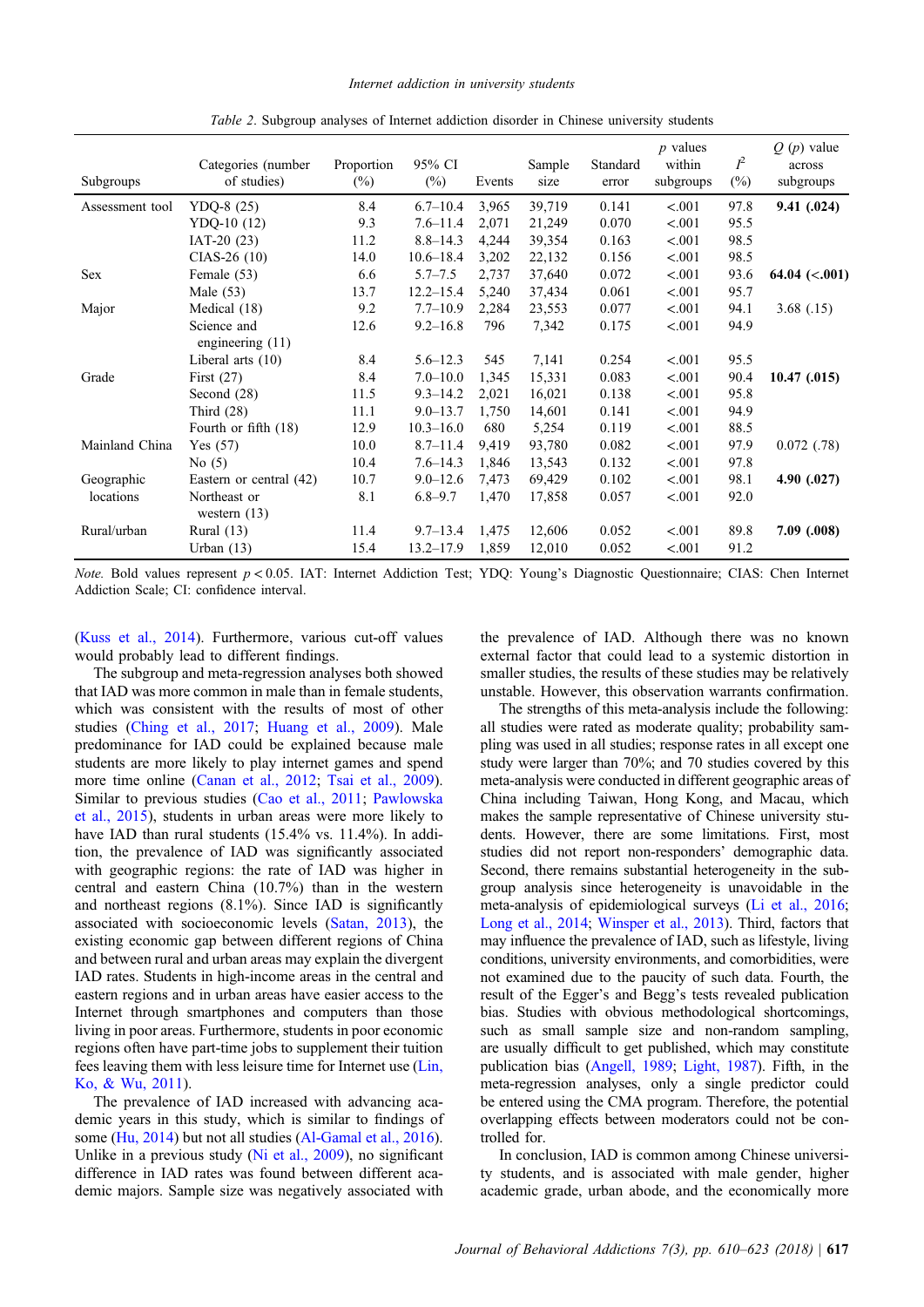<span id="page-11-0"></span>

| Study(70)                                                            |                      | ES (95% CI) Weight(%)                                       |                      |
|----------------------------------------------------------------------|----------------------|-------------------------------------------------------------|----------------------|
| Ding et al., 2016<br>Hu and Wang., 2011<br>Wang, Chen and Zuo., 2011 |                      | 0.02(0.01, 0.03)<br>0.03(0.02, 0.04)<br>$0.04$ (0.03, 0.05) | 1.47<br>1.47<br>1.47 |
| Liu et al., 2010                                                     |                      | 0.04(0.04, 0.05)                                            | 1.47                 |
| Luo and Guo., 2014                                                   |                      | 0.05(0.03, 0.06)                                            | 1.45                 |
| Cong et al., 2016<br>Liu, et al., 2008                               |                      | 0.05(0.04, 0.07)<br>0.06(0.04, 0.07)                        | 1.43<br>1.44         |
| Jia, L. Z. 2009                                                      |                      | 0.06(0.04, 0.07)                                            | 1.44                 |
| Zeng and Chen. 2006                                                  |                      | 0.06(0.04, 0.08)                                            | 1.41                 |
| Mei et al., 2007                                                     |                      | 0.06(0.04, 0.08)                                            | 1.44                 |
| Luo et al., 2009<br>Wang and Wang, 2012                              |                      | 0.06(0.05, 0.07)<br>0.06(0.05, 0.08)                        | 1.46<br>1.45         |
| Ni et al., 2009                                                      |                      | 0.06(0.06, 0.07)                                            | 1.47                 |
| Yao et al., 2014                                                     |                      | 0.06(0.05, 0.08)                                            | 1.44                 |
| Mei, et al., 2009                                                    |                      | 0.07(0.05, 0.08)                                            | 1.45                 |
| Huang, Lin and Xu., 2013<br>Jiang et al., 2012                       |                      | 0.07(0.04, 0.10)<br>0.07(0.05, 0.09)                        | 1.36<br>1.43         |
| Cao et al., 2011                                                     |                      | 0.07(0.06, 0.08)                                            | 1.47                 |
| Tang and Yu, 2012                                                    |                      | 0.07(0.06, 0.08)                                            | 1.45                 |
| Zhang et al., 2015                                                   |                      | 0.07(0.06, 0.08)                                            | 1.47                 |
| Feng et al., 2006<br>Luo and Zhu., 2015                              |                      | 0.07(0.06, 0.08)<br>0.07(0.05, 0.09)                        | 1.46<br>1.41         |
| Zhao and Dai, 2009                                                   |                      | 0.07(0.06, 0.09)                                            | 1.46                 |
| Zhang, Tang, and Jian., 2015                                         |                      | 0.08(0.06, 0.09)                                            | 1.44                 |
| Feng et al., 2006                                                    |                      | 0.08(0.06, 0.09)                                            | 1.44                 |
| Wang, Chen and Zuo., 2011<br>Yang et al., 2007                       |                      | 0.08(0.06, 0.10)<br>0.08(0.06, 0.10)                        | 1.42<br>1.42         |
| Feng et al., 2007                                                    |                      | 0.08(0.07, 0.10)                                            | 1.45                 |
| Qi and Mei, 2012                                                     |                      | 0.09(0.07, 0.10)                                            | 1.44                 |
| Deng and Fang., 2012                                                 |                      | 0.09(0.07, 0.11)                                            | 1.44                 |
| Yao et al., 2011<br>Peng et al., 2007                                |                      | 0.09(0.08, 0.10)<br>0.09(0.08, 0.11)                        | 1.46<br>1.45         |
| Huang et al., 2009                                                   |                      | 0.10(0.09, 0.11)                                            | 1.46                 |
| Hou et al., 2013                                                     |                      | 0.10(0.08, 0.12)                                            | 1.42                 |
| Yan et al., 2014                                                     |                      | 0.10(0.08, 0.12)                                            | 1.42                 |
| Zhang and Wang, 2011<br>Liu and Xu., 2009                            |                      | 0.10(0.09, 0.11)<br>0.10(0.08, 0.12)                        | 1.45<br>1.40         |
| Li et al., 2011                                                      |                      | 0.10(0.08, 0.13)                                            | 1.41                 |
| Wu and Zhu., 2004                                                    | <b>THORNAPHATELY</b> | 0.10(0.09, 0.12)                                            | 1.44                 |
| Yu and Ji, 2010<br>Zhang et al. 2012                                 |                      | 0.11(0.09, 0.12)                                            | 1.43<br>1.45         |
| Xu et al., 2014                                                      |                      | 0.11(0.10, 0.13)<br>0.11(0.10, 0.13)                        | 1.44                 |
| Zhang and Shen., 2009                                                |                      | 0.12(0.10, 0.14)                                            | 1.42                 |
| Deng., 2013                                                          |                      | 0.12(0.11, 0.13)                                            | 1.45                 |
| Luo et al., 2011<br>Yen et al., 2009a                                |                      | 0.12(0.10, 0.14)<br>0.12(0.11, 0.14)                        | 1.42<br>1.45         |
| Shi and Shi. 2005                                                    |                      | 0.13(0.10, 0.15)                                            | 1.37                 |
| Chen et al., 2014                                                    |                      | 0.13(0.12, 0.14)                                            | 1.47                 |
| Xi et al., 2014                                                      |                      | 0.13(0.12, 0.14)                                            | 1.46                 |
| Liu et al., 2015<br>Yen et al., 2009b                                |                      | 0.13(0.11, 0.15)<br>0.13(0.12, 0.14)                        | 1.42<br>1.45         |
| Bao et al., 2014                                                     |                      | 0.13(0.12, 0.15)                                            | 1.45                 |
| Liu et al., 2009                                                     |                      | 0.14(0.12, 0.15)                                            | 1.43                 |
| Li, Q. 2014<br>Yao et al., 2006                                      |                      | 0.14(0.12, 0.16)<br>0.14(0.13, 0.16)                        | 1.41<br>1.44         |
| Tan and Li., 2005                                                    |                      | 0.14(0.12, 0.16)                                            | 1.41                 |
| Liang et al., 2008                                                   |                      | 0.14(0.13, 0.16)                                            | 1.45                 |
| Chi et al., 2016                                                     |                      | 0.15(0.13, 0.17)                                            | 1.42                 |
| Lin et al., 2011<br>Song et al., 2014                                |                      | 0.15(0.14, 0.16)<br>0.17(0.16, 0.19)                        | 1.46<br>1.45         |
| Tsai et al., 2009                                                    |                      | 0.18(0.17, 0.19)                                            | 1.46                 |
| Wang and Guo., 2012                                                  | $+ + + + + +$        | 0.18(0.15, 0.21)                                            | 1.37                 |
| Li, Yang and Jiang., 2015                                            |                      | 0.18(0.16, 0.21)                                            | 1.39                 |
| Li and Hu., 2014<br>Yao and Zhang., 2006                             |                      | 0.19(0.16, 0.21)<br>0.21(0.17, 0.24)                        | 1.40<br>1.31         |
| Ye et al., 2016                                                      |                      | 0.22(0.21, 0.24)                                            | 1.44                 |
| Shen and Xie., 2011                                                  |                      | 0.23(0.18, 0.28)                                            | 1.18                 |
| Li, M. S., 2010                                                      |                      | 0.27(0.25, 0.28)                                            | 1.44                 |
| Pan and Zhang, 2006<br>Lin, X. M., 2007                              |                      | 0.28(0.25, 0.30)<br>0.49(0.45, 0.53)                        | 1.38<br>1.27         |
| Overall (I-squared = $98.3\%$ , $p<0.001$ )                          |                      | 0.11(0.10, 0.12)                                            | 100.00               |
| NOTE: Weights are from random effects analysis                       |                      |                                                             |                      |
|                                                                      |                      |                                                             |                      |
|                                                                      | 0                    | $\boldsymbol{.8}$                                           |                      |
|                                                                      |                      |                                                             |                      |

Figure 3. Forest plot of the prevalence of IAD in Chinese university students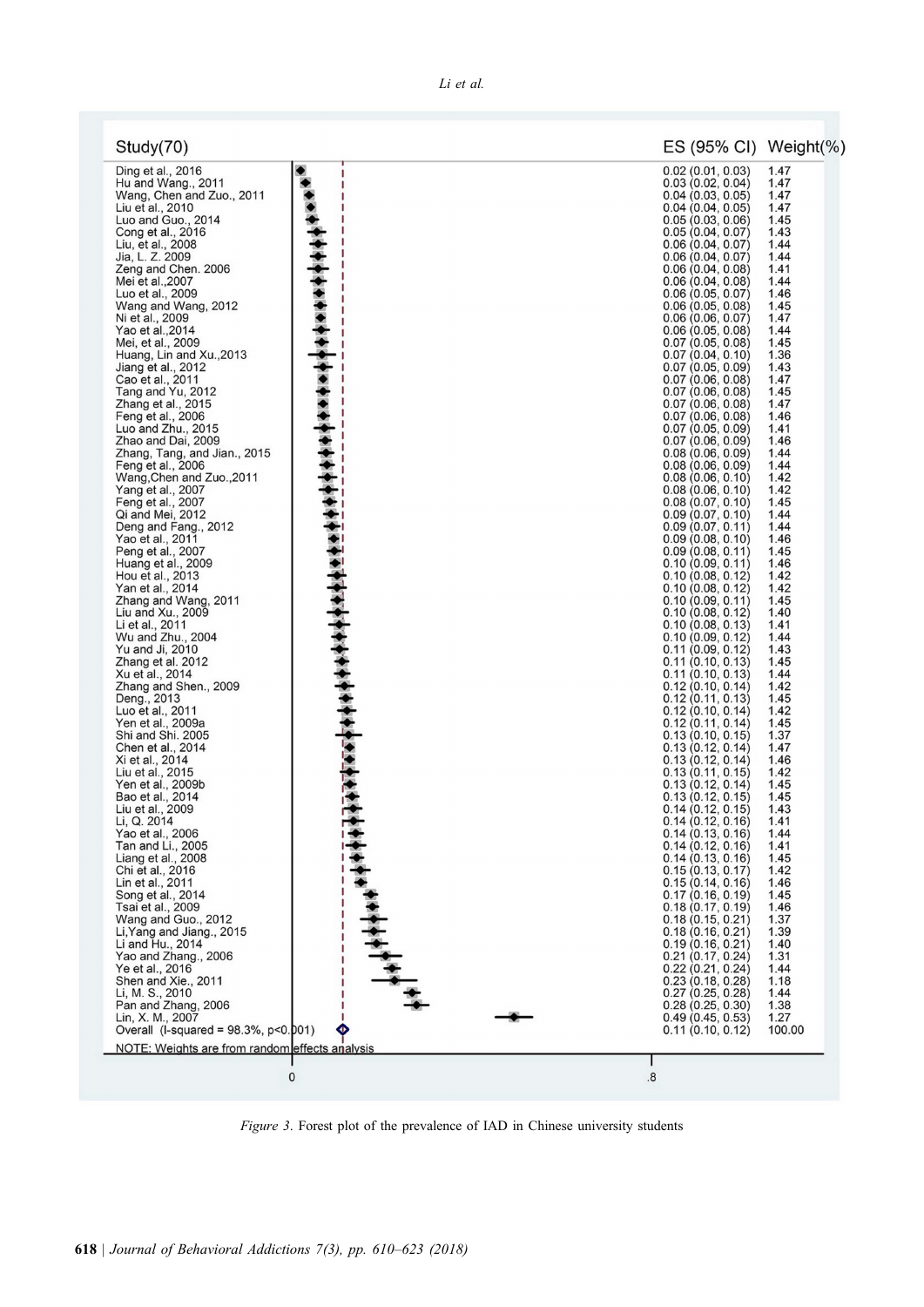<span id="page-12-0"></span>advanced eastern and central regions of China. Considering the negative effects of IAD, appropriate strategies for the prevention and treatment of IAD for Chinese university students need greater attention.

Funding sources: This study was funded by the University of Macau (SRG2014-00019-FHS, MYRG2015-00230-FHS, and MYRG2016-00005-FHS).

Authors' contribution: LuL, DW, and Y-TX contributed to study design. LuL, D-DX, J-XC, LZ, LiL, and LLu contributed to collection, analysis, and interpretation of data. LuL, D-DX, J-XC, and Y-TX contributed to drafting of the manuscript. CHN, GSU, and S-LM contributed to critical revision of the manuscript. All the authors approved the final version of the manuscript for publication. The authors LuL, D-DX, J-XC, and DW contributed equally to this work.

Conflict of interest: The authors declare no conflict of interest related to the topic of this study.

# **REFERENCES**

- Ahmet, A., Serhat, A., Nihan, A., Recep, U., & Ümit, S. (2015). Self-control management and Internet addiction. International Online Journal of Educational Sciences, 7(3), 95–100. doi:[10.15345/iojes.2015.03.016](http://dx.doi.org/10.15345/iojes.2015.03.016)
- Al-Gamal, E., Alzayyat, A., & Ahmad, M. M. (2016). Prevalence of Internet addiction and its association with psychological distress and coping strategies among university students in Jordan. Perspectives in Psychiatric Care, 52(1), 49–61. doi:[10.1111/](http://dx.doi.org/10.1111/ppc.12102) [ppc.12102](http://dx.doi.org/10.1111/ppc.12102)
- American Psychiatric Association. (2013). Diagnostic and statistical manual of mental disorders (5th ed.). Arlington, VA: American Psychiatric Association.
- Angell, M. (1989). Negative studies. The New England Journal of Medicine, 321(7), 464–466. doi[:10.1056/NEJM1989081](http://dx.doi.org/10.1056/NEJM198908173210708) [73210708](http://dx.doi.org/10.1056/NEJM198908173210708)
- Bahrainian, S. A., Alizadeh, K. H., Raeisoon, M. R., Gorji, O. H., & Khazaee, A. (2014). Relationship of Internet addiction with self-esteem and depression in university students. Journal of Preventive Medicine and Hygiene, 55(3), 86–89.
- Bakken, I. J., Wenzel, H. G., Gotestam, K. G., Johansson, A., & Oren, A. (2009). Internet addiction among Norwegian adults: A stratified probability sample study. Scandinavian Journal of Psychology, 50(2), 121–127. doi:[10.1111/j.1467-9450.2008.](http://dx.doi.org/10.1111/j.1467-9450.2008.00685.x) [00685.x](http://dx.doi.org/10.1111/j.1467-9450.2008.00685.x)
- Bao, R. G., Li, Y. Y., & Tao, S. M. (2014). Correlations between Internet addiction screen time and mental health among college students. Chinese Journal of School Health, 35(7), 1001–1004. doi:[10.16835/j.cnki.1000-9817.2014.07.017](http://dx.doi.org/10.16835/j.cnki.1000-9817.2014.07.017)
- Beard, K. W. (2005). Internet addiction: A review of current assessment techniques and potential assessment questions. CyberPsychology & Behavior, 8(1), 7–14. doi:[10.1089/cpb.](http://dx.doi.org/10.1089/cpb.2005.8.7) [2005.8.7](http://dx.doi.org/10.1089/cpb.2005.8.7)
- Bian, H. Y., Liu, Y., Li, N., & Liu, T.W. (2016). Meta analysis for Internet addiction rate among adolescents. Chinese Journal of

School Health, 37(1), 67–70. doi:[10.16835/j.cnki.1000-9817.](http://dx.doi.org/10.16835/j.cnki.1000-9817.2016.01.020) [2016.01.020](http://dx.doi.org/10.16835/j.cnki.1000-9817.2016.01.020)

- Block, J. J. (2008). Issues for DSM-V: Internet addiction. The American Journal of Psychiatry, 165(3), 306-307. doi:[10.](http://dx.doi.org/10.1176/appi.ajp.2007.07101556) [1176/appi.ajp.2007.07101556](http://dx.doi.org/10.1176/appi.ajp.2007.07101556)
- Canan, F., Ataoglu, A., Ozcetin, A., & Icmeli, C. (2012). The association between Internet addiction and dissociation among Turkish college students. Comprehensive Psychiatry, 53(5), 422–426. doi[:10.1016/j.comppsych.2011.08.006](http://dx.doi.org/10.1016/j.comppsych.2011.08.006)
- Cao, H., Sun, Y., Wan, Y., Hao, J., & Tao, F. (2011). Problematic Internet use in Chinese adolescents and its relation to psychosomatic symptoms and life satisfaction. BMC Public Health, 11(1), 802. doi: [10.1186/1471-2458-11-802](http://dx.doi.org/10.1186/1471-2458-11-802)
- Chen, S. H., Weng, L. C. J., Su, Y., Wu, H. M., & Yang, P. F. (2003). Development of Chinese Internet Addiction Scale and its psychometric study. Chinese Journal of Psychology, 45, 279–294. doi[:10.1037/t44491-000](http://dx.doi.org/10.1037/t44491-000)
- Chen, Y. J., Li, L., & Hu, Y. H. (2014). Analysis of current situation and influencing factors of Internet addiction in college students of Shijiazhuang city. Chinese Journal of School Health, 35, 1349–1352. doi[:10.16835/j.cnki.1000-9817.2014.](http://dx.doi.org/10.16835/j.cnki.1000-9817.2014.09.025) [09.025](http://dx.doi.org/10.16835/j.cnki.1000-9817.2014.09.025)
- Cheng, C., & Li, A. Y. (2014). Internet addiction prevalence and quality of (real) life: A meta-analysis of 31 nations across seven world regions. Cyberpsychology, Behavior, and Social Networking, 17(12), 755–760. doi[:10.1089/cyber.](http://dx.doi.org/10.1089/cyber.2014.0317) [2014.0317](http://dx.doi.org/10.1089/cyber.2014.0317)
- Chi, X., Lin, L., & Zhang, P. (2016). Internet addiction among college students in China: Prevalence and psychosocial correlates. Cyberpsychology, Behavior, and Social Networking, 19(9), 567–573. doi:[10.1089/cyber.2016.0234](http://dx.doi.org/10.1089/cyber.2016.0234)
- China Internet Network Information Center. (2016). Statistical report on Internet development in China (p. 51). Beijing, China: CNNIC Steering Committee.
- Ching, S. M., Hamidin, A., Vasudevan, R., Sazlyna, M. S., Wan Aliaa, W. S., Foo, Y. L., Yee, A., & Hoo, F. K. (2017). Prevalence and factors associated with Internet addiction among medical students – A cross-sectional study in Malaysia. Medical Journal of Malaysia, 72(1), 7–11.
- Christakis, D. A., Moreno, M. M., Jelenchick, L., Myaing, M. T., & Zhou, C. (2011). Problematic Internet usage in US college students: A pilot study. BMC Medicine, 9(1), 77. doi[:10.1186/](http://dx.doi.org/10.1186/1741-7015-9-77) [1741-7015-9-77](http://dx.doi.org/10.1186/1741-7015-9-77)
- Cong, J. N., Huang, X. M., & Zhao, Y. J. (2016). Prevalence of Internet addiction and its related predictors among medical college students. Chinese Primary Health Care, 30(8), 72–73. doi:[10.3969/j.issn.1001-568X.2016.08.0030](http://dx.doi.org/10.3969/j.issn.1001-568X.2016.08.0030)
- Çuhadar, Cem. (2012). Exploration of problematic Internet use and social interaction anxiety among Turkish pre-service teachers. Computers & Education, 59(2), 173–181. doi:[10.1016/j.](http://dx.doi.org/10.1016/j.compedu.2011.12.029) [compedu.2011.12.029](http://dx.doi.org/10.1016/j.compedu.2011.12.029)
- De Berardis, D., D'Albenzio, A., Gambi, F., Sepede, G., Valchera, A., Conti, C. M., Fulcheri, M., Cavuto, M., Ortolani, C., Salerno, R. M., Serroni, N., & Ferro, F. M. (2009). Alexithymia and its relationships with dissociative experiences and Internet addiction in a nonclinical sample. CyberPsychology & Behavior, 12(1), 67–69. doi[:10.1089/cpb.2008.0108](http://dx.doi.org/10.1089/cpb.2008.0108)
- Demetrovics, Z., Szeredi, B., & Rozsa, S. (2008). The three-factor model of Internet addiction: The development of the Problematic Internet Use Questionnaire. Behavior Research Methods, 40(2), 563–574. doi:[10.3758/BRM.40.2.563](http://dx.doi.org/10.3758/BRM.40.2.563)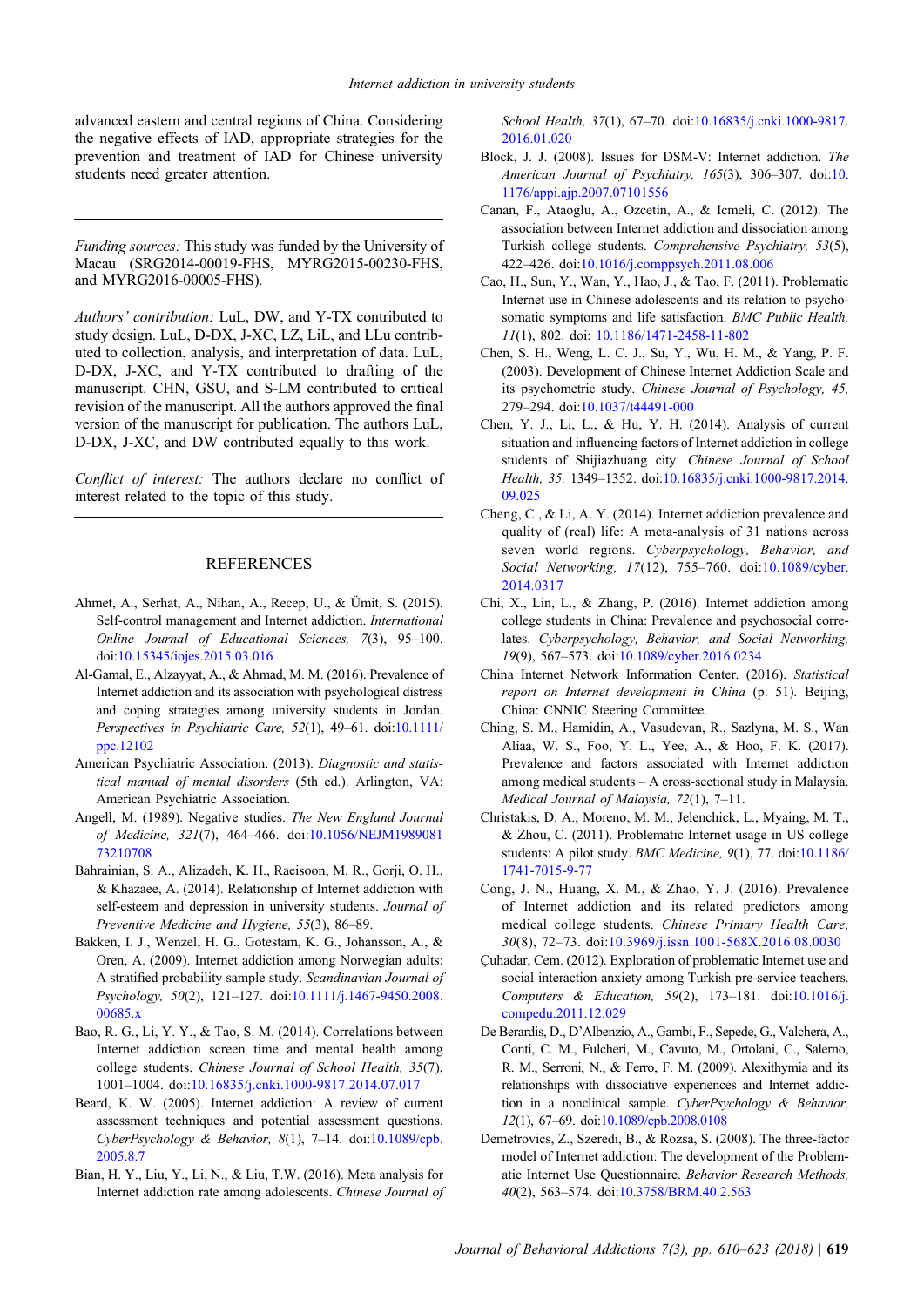- <span id="page-13-0"></span>Deng, L. Y., & Fang, X. Y. (2012). The relationship of psychological needs and need gratification with Internet addiction among college students. Journal of Psychological Science, 35(1), 123-128. doi[:10.16719/j.cnki.1671-6981.](http://dx.doi.org/10.16719/j.cnki.1671-6981.2012.01.002) [2012.01.002](http://dx.doi.org/10.16719/j.cnki.1671-6981.2012.01.002)
- Deng, W. (2013). Investigation on Internet addiction of college students in Zhuhai. Journal of Campus Life & Mental Health, 11(5), 311–312.
- Ding, Y. J., Lau, C. H., Sou, K. L., Abraham, A. A., Griffiths, S. M., & Kim, J. H. (2016). Association between Internet addiction and high-risk sexual attitudes in Chinese university students from Hong Kong and Macau. Public Health, 132, 60–63. doi:[10.1016/j.puhe.2015.11.009](http://dx.doi.org/10.1016/j.puhe.2015.11.009)
- Dol, K. S. (2016). Fatigue and pain related to Internet usage among university students. Journal of Physical Therapy Science, 28(4), 1233–1237. doi[:10.1589/jpts.28.1233](http://dx.doi.org/10.1589/jpts.28.1233)
- Feng, C. L., Mei, S. L., & Li, Z. L. (2006). The influence of Internet addiction on the mental health of college students. Chinese School Health, 27(11), 951–952.
- Feng, C. Y., Xiong, M., & Huang, Y. L. (2007). Prevalence of Internet addiction disorder and anxiety and depression among 1497 university students in Guizhou. Chinese Journal of School Health, 28(9), 801–802.
- Fernandez, V. T., Alguacil, O. J., Almaraz, G. A., Cancela, C. J. M., Delgado, R. M., Garcia, M. M., Jiménez-Mejías, E., Llorca, J., Molina, A. J., Ortíz Moncada, R., Valero-Juan, L. F., & Martin, V. (2015). Problematic Internet use in university students: Associated factors and differences of gender. Adicciones, 27(4), 265–275.
- Gao, Y., Li, Z. L., & Wan, B. H. (2008). Investigation on Internet addiction disorder in college students. Chinese Journal of Public Health, 24(11), 1368–1369.
- Higgins, J. P., Thompson, S. G., Deeks, J. J., & Altman, D. G. (2003). Measuring inconsistency in meta-analyses. BMJ, 327(7414), 557–560. doi:[10.1136/bmj.327.7414.557](http://dx.doi.org/10.1136/bmj.327.7414.557)
- Hirao, K. (2015). Difference in mental state between Internet-addicted and non-addicted Japanese undergraduates. International Journal of Adolescent Medicine and Health, 27(3), 307–310. doi[:10.1515/](http://dx.doi.org/10.1515/ijamh-2014-0030) [ijamh-2014-0030](http://dx.doi.org/10.1515/ijamh-2014-0030)
- Hou, Q. F., Zhang, Z., & Yang, G. (2013). Effects of different addiction states on activities, personalities and self-control ability among undergraduate Internet users. Journal of Zhejiang University,  $40(1)$ ,  $106-111$ . doi[:10.3785/j.issn.](http://dx.doi.org/10.3785/j.issn.1008-9497.2013.01.022) [1008-9497.2013.01.022](http://dx.doi.org/10.3785/j.issn.1008-9497.2013.01.022)
- Hu, Y. W. (2014). Relationship between Internet addiction and psychological well-being of undergraduates. Anhui Medical and Pharmaceutical Journal, 18(4), 697–699. doi[:10.3969/j.](http://dx.doi.org/10.3969/j.issn.1009-6469.2014.04.032) [issn.1009-6469.2014.04.032](http://dx.doi.org/10.3969/j.issn.1009-6469.2014.04.032)
- Hu, Y. W., & Wang, G. H. (2011). Relationship between Internet addiction and suicidal tendency in undergraduates. Journal of Chinese Health Management, 5(6), 384–386. doi:[10.3760/](http://dx.doi.org/10.3760/cma.j.issn.1674-0815.2011.06.026) [cma.j.issn.](http://dx.doi.org/10.3760/cma.j.issn.1674-0815.2011.06.026)
	- [1674-0815.2011.06.026](http://dx.doi.org/10.3760/cma.j.issn.1674-0815.2011.06.026)
- Huang, R. L., Lu, Z., Liu, J. J., You, Y. M., Pan, Z. Q., Wei, Z., He, Q., & Wang, Z. Z. (2009). Features and predictors of problematic Internet use in Chinese college students. Behaviour & Information Technology, 28(5), 485–490. doi:[10.1080/](http://dx.doi.org/10.1080/01449290701485801) [01449290701485801](http://dx.doi.org/10.1080/01449290701485801)
- Huang, L. W., Lin, Z. H., & Xu, L. X. (2013). The influence of Internet addiction of college students on sub-health. Journal of Mudanjiang University, 34(1), 73–75.
- Jia, L. Z. (2009). Comparative study of self-consistency and congruence achievement motivation and self-esteem between IAD and non-IAD. Modern Preventive Medicine, 36(23), 4479–4481.
- Jiang, D., Zhu, S., Ye, M., & Lin, C. (2012). Cross-sectional survey of prevalence and personality characteristics of college students with Internet addiction in Wenzhou, China. Shanghai Archives of Psychiatry, 24(2), 99–107. doi:[10.3969/j.](http://dx.doi.org/10.3969/j.issn.1002-0829.2012.02.005) [issn.1002-0829.2012.02.005](http://dx.doi.org/10.3969/j.issn.1002-0829.2012.02.005)
- Jiang, Q., & Leung, L. (2011). Effects of individual differences, awareness-knowledge, and acceptance of Internet addiction as a health risk on willingness to change Internet habits. Social Science Computer Review, 30(2), 170–183. doi[:10.1177/](http://dx.doi.org/10.1177/0894439311398440) [0894439311398440](http://dx.doi.org/10.1177/0894439311398440)
- Jiang, Z., & Shi, M. (2016). Prevalence and co-occurrence of compulsive buying, problematic Internet and mobile phone use in college students in Yantai, China: Relevance of self-traits. BMC Public Health, 16(1), 1211. doi[:10.1186/s12889-016-](http://dx.doi.org/10.1186/s12889-016-3884-1) [3884-1](http://dx.doi.org/10.1186/s12889-016-3884-1)
- Kandell, J. J. (1998). Internet addiction on campus: The vulnerability of college students. CyberPsychology & Behavior, 1(1), 11–17. doi[:10.1089/cpb.1998.1.11](http://dx.doi.org/10.1089/cpb.1998.1.11)
- Kheirkhah, F., Ghabeli, J. A., & Gouran, A. (2010). Internet addiction, prevalence and epidemiological features in Mazandaran Province. Iranian Red Crescent Medical Journal, 12(2), 133–137.
- Ko, C. H., Yen, J. Y., Liu, S. C., Huang, C. F., & Yen, C. F. (2009). The associations between aggressive behaviors and Internet addiction and online activities in adolescents. Journal of Adolescent Health, 44(6), 598–605. doi:[10.1016/j.jadohealth.2008.11.011](http://dx.doi.org/10.1016/j.jadohealth.2008.11.011)
- Krishnamurthy, S., & Chetlapalli, S. K. (2015). Internet addiction: Prevalence and risk factors: A cross-sectional study among college students in Bengaluru, the Silicon Valley of India. Indian Journal of Public Health, 59(2), 115–121. doi[:10.4103/](http://dx.doi.org/10.4103/0019-557X.157531) [0019-557X.157531](http://dx.doi.org/10.4103/0019-557X.157531)
- Kuss, D. J., Griffiths, M. D., Karila, L., & Billieux, J. (2014). Internet addiction: A systematic review of epidemiological research for the last decade. Current Pharmaceutical Design, 20(25), 4026–4052. doi[:10.2174/13816128113199990617](http://dx.doi.org/10.2174/13816128113199990617)
- Lai, C. M., Mak, K. K., Watanabe, H., Ang, R. P., Pang, J. S., & Ho, R. C. (2013). Psychometric properties of the Internet addiction test in Chinese adolescents. Journal of Pediatric Psychology, 38(7), 794–807. doi[:10.1093/jpepsy/jst022](http://dx.doi.org/10.1093/jpepsy)
- Li, H. S., & Hu, X. Y. (2014). Association of problematic Internet use and the relationship with loneliness in college students. Academic Journal of Guangzhou Medical College, 42(1), 14–16.
- Li, L., Bao, Z. X., Chen, B. J., & Zhong, Y. F. (2011). Study on relationship between Internet addiction disorder and loneliness of college students. China Journal of Health Psychology, 19(2), 221–222.
- Li, Q. (2014). Study on Internet addiction and related behaviors among medical college students. Chongqing Medical, 43(29), 3977–3979. doi[:10.3969/j.issn.167-8348.2014.29.046](http://dx.doi.org/10.3969/j.issn.167-8348.2014.29.046 )
- Li, S. M. (2010). On investigation and intervention about university students' Internet addiction. Journal of Hebei University of Engineering (Social Science Edition), 27(3), 71–72.
- Li, X. M., Yang, G. L., & Jiang, D. Y. (2015). Logistic regression analysis of current situation and influencing factors of Internet addiction among college students. Occupation and Health,  $31(5)$ , 665–668.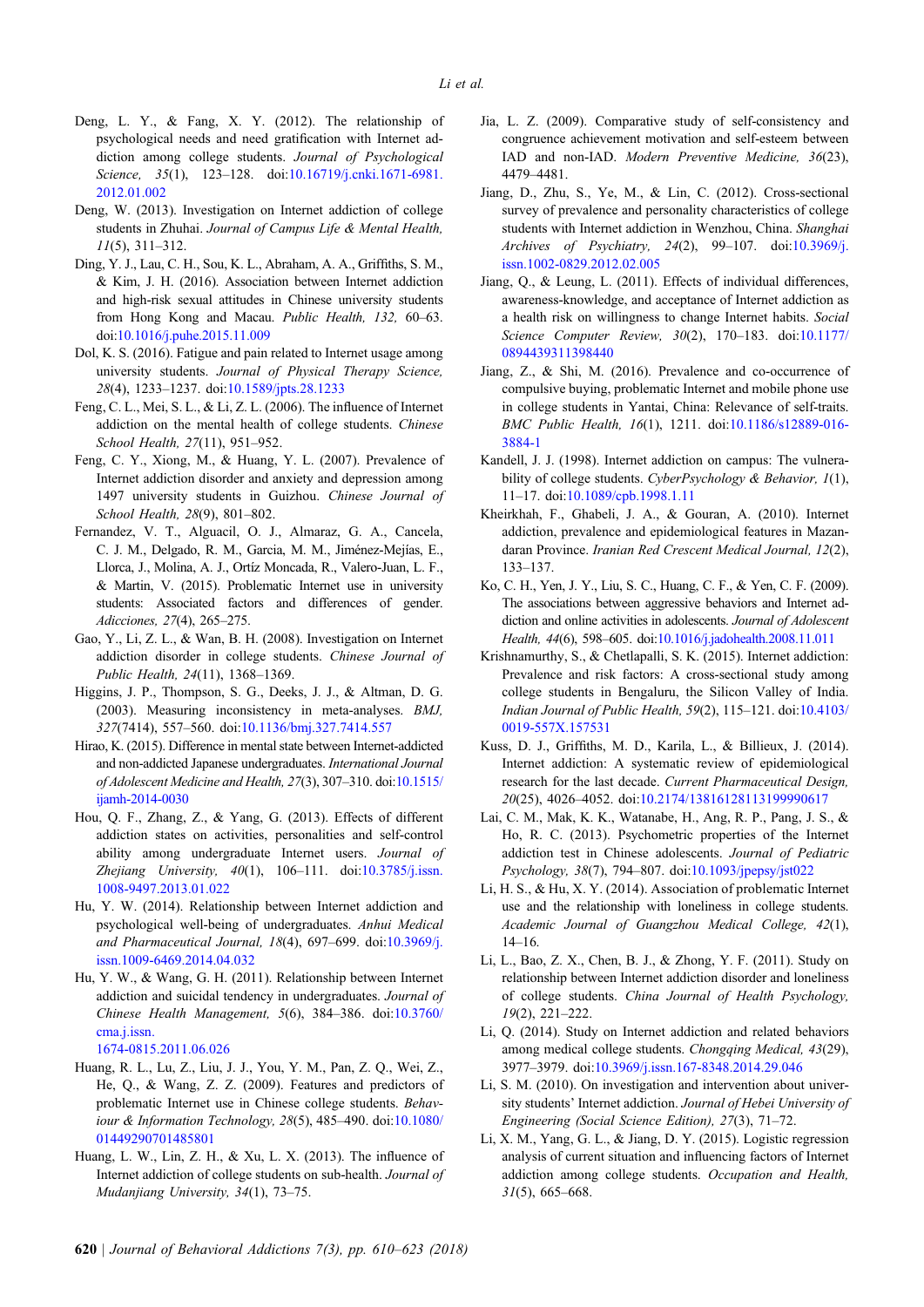- <span id="page-14-0"></span>Li, Y., Cao, X. L., Zhong, B. L., Ungvari, G. S., Chiu, H. F., Lai, K. Y., Zheng, W., Correll, C. U., & Xiang, Y. T. (2016). Smoking in male patients with schizophrenia in China: A metaanalysis. Drug and Alcohol Dependence, 162, 146–153. doi:[10.1016/j.drugalcdep.2016.02.040](http://dx.doi.org/10.1016/j.drugalcdep.2016.02.040)
- Liang, Z. S., He, J., & Yang, B. S. (2008). Epidemiological study on Internet use and Internet addiction among college students. Journal of Medical Forum, 29(7), 58–60.
- Light, R. J. (1987). Accumulating evidence from independent studies: What we can win and what we can lose. Statistics in Medicine, 6(3), 221–228. doi[:10.1002/sim.4780060304](http://dx.doi.org/10.1002/sim.4780060304)
- Lin, M. P., Ko, H. C., & Wu, J. Y. (2011). Prevalence and psychosocial risk factors associated with Internet addiction in a nationally representative sample of college students in Taiwan. Cyberpsychology, Behavior, and Social Networking, 14(12), 741–746. doi:[10.1089/cyber.2010.0574](http://dx.doi.org/10.1089/cyber.2010.0574)
- Lin, X. M. (2007). Study on college students' Internet addiction and life events. Journal of Yangzhou University, 11(2), 55–58. doi:[10.19411/j.cnki.1007-8606.2007.02.015](http://dx.doi.org/10.19411/j.cnki.1007-8606.2007.02.015)
- Liu, B., & Xu, Y. P. (2009). Investigation on students' Internet addiction condition and motive in Normal University. Journal of Zhangzhou Normal University, 65(3), 176–180.
- Liu, L. L., & Hu, M. L. (2008). Study on relationship between Internet addiction disorder and type C behavior pattern of college students. China Journal of Health Psychology, 16(4), 370–372. doi[:10.3969/j.issn.1008-01.029](http://dx.doi.org/10.3969/j.issn.1008-01.029)
- Liu, Q. W., Xiao, S. Y., & Cao, H. (2009). Relationship between personality characteristics and quality of life (QOL) in college students with different extent of Internet use. Chinese Mental Health Journal, 23(2), 138–142.
- Liu, W., Bao, C.Y., & Wen, B. (2010). Investigation on the Internet dependence of undergraduates and analysis of correlative causes. Chinese General Practice, 13(8), 2485–2487.
- Liu, X. L., Zhao, J. B., & Shi, H. X. (2015). Mediating effects of loneliness on relationship between self-identity and Internet addiction: Evidence from university students. Chinese Journal of Public Health Management, 31(2), 235–238.
- Loney, P. L., Chambers, L. W., Bennett, K. J., Roberts, J. G., & Stratford, P. W. (1998). Critical appraisal of the health research literature: Prevalence or incidence of a health problem. Chronic Diseases in Canada, 19(4), 170–176.
- Long, J., Huang, G., Liang, W., Liang, B., Chen, Q., Xie, J., Jiang, J., & Su, L. (2014). The prevalence of schizophrenia in mainland China: Evidence from epidemiological surveys. Acta Psychiatrica Scandinavica, 130(4), 244–256. doi:[10.1111/](http://dx.doi.org/10.1111/acps.12296) [acps.12296](http://dx.doi.org/10.1111/acps.12296)
- Luo, F. S., Shen, D., & Zhang, S. M. (2009). A study on the relationship between personality traits and Internet addiction types of college students. Culture and Education, 205–207.
- Luo, J. H., Wan, J. J., & Liu, Q. X. (2011). The relationship of Internet use, Internet special self-efficacy and Internet addiction in university students. Psychological Development and Education, 26(6), 618–626. doi[:10.16187/j.cnki.issn1001-](http://dx.doi.org/10.16187/j.cnki.issn1001-4918.2010.06.010) [4918.2010.06.010](http://dx.doi.org/10.16187/j.cnki.issn1001-4918.2010.06.010)
- Luo, R., & Zhu, D. L. (2015). A study of personality traits of undergraduates with IAD. Journal of Jiangxi Normal University, 48(6), 133–136.
- Luo, S. Z., & Guo, J. Z. (2014). Analysis on Internet behavior and influencing factors of college students' Internet addicts. Chinese Journal of Health Statistics, 31(3), 434–436.
- Mak, K. K., Lai, C. M., Watanabe, H., Kim, D. I., Bahar, N., Ramos, M., Young, K. S., Ho, R. C., Aum, N. R., & Cheng, C. (2014). Epidemiology of Internet behaviors and addiction among adolescents in six Asian countries. Cyberpsychology, Behavior, and Social Networking, 17(11), 720–728. doi:[10.](http://dx.doi.org/10.1089/cyber.2014.0139) [1089/cyber.2014.0139](http://dx.doi.org/10.1089/cyber.2014.0139)
- Mei, S. L., Kou, C. G., Yu, Y. Q., & Yang, H. (2007). Research on the relationship between Internet addiction disorder and sensation seeking of college students. Medicine and Society, 20(11), 57–59.
- Mei, S. L., Yang, H., Kou, C. G., & Yu, Y. Q. (2009). An investigation of the collective characteristics of the Internet addictive population in college students. Medicine and Society, 22(5), 53–55. doi:[10.3870/YXYSH.2009.05.021](http://dx.doi.org/10.3870/YXYSH.2009.05.021)
- Michael, H. B. (1998). Guidelines for evaluating prevalence studies. Evidence-Based Mental Health, 1, 37–39. doi:[10.](http://dx.doi.org/10.1136/ebmh.1.2.37) [1136/ebmh.1.2.37](http://dx.doi.org/10.1136/ebmh.1.2.37)
- Miniwatts Marketing Group. (2011). World Internet usage and population statistics. Retrieved from [http://www.internetworld](http://www.internetworldstats.com/stats.htm) [stats.com/stats.htm](http://www.internetworldstats.com/stats.htm)
- Mohammadbeigi, A., Valizadeh, F., Mirshojaee, S. R., Ahmadli, R., Mokhtari, M., Ghaderi, E., Ahmadi, A., Rezaei, H., & Ansari, H. (2016). Self-rated health and Internet addiction in Iranian medical sciences students; prevalence, risk factors and complications. International Journal of Biomedical Science, 12(2), 65–70.
- Morrison, C. M., & Gore, H. (2010). The relationship between excessive Internet use and depression: A questionnaire-based study of 1, 319 young people and adults. Psychopathology, 43(2), 121–126. doi:[10.1159/000277001](http://dx.doi.org/10.1159/000277001)
- National Bureau of Statistics of China. (2011). Land division method of east, west and north-east area. Retrieved from [http://www.stats.gov.cn/ztjc/zthd/sjtjr/dejtjkfr/tjkp/201106/](http://www.stats.gov.cn/ztjc/zthd/sjtjr/dejtjkfr/tjkp/201106/t20110613_71947.htm) [t20110613\\_71947.htm](http://www.stats.gov.cn/ztjc/zthd/sjtjr/dejtjkfr/tjkp/201106/t20110613_71947.htm)
- Ni, X., Yan, H., Chen, S., & Liu, Z. (2009). Factors influencing Internet addiction in a sample of freshmen university students in China. CyberPsychology & Behavior, 12(3), 327–330. doi[:10.1089/cpb.2008.0321](http://dx.doi.org/10.1089/cpb.2008.0321)
- Niemz, K., Griffiths, M., & Banyard, P. (2005). Prevalence of pathological Internet use among university students and correlations with self-esteem, the General Health Questionnaire (GHQ), and disinhibition. CyberPsychology & Behavior, 8(6), 562–570. doi[:10.1089/cpb.2005.8.562](http://dx.doi.org/10.1089/cpb.2005.8.562)
- Pan, J. Y., & Zhang, J. H. (2006). Personality characteristics and psychiatric symptoms in senior university students with Internet addiction disorder. Chinese Journal of Clinical Rehabilitation, 10(18), 56–58.
- Pawlowska, B., Zygo, M., Potembska, E., Kapka-Skrzypczak, L., Dreher, P., & Kedzierski, Z. (2015). Prevalence of Internet addiction and risk of developing addiction as exemplified by a group of Polish adolescents from urban and rural areas. Annals of Agricultural and Environmental Medicine, 22(1), 129–136. doi[:10.5604/12321966.1141382](http://dx.doi.org/10.5604/12321966.1141382)
- Peng, N. N., Zhu, J. P., & Feng, X. G. (2007). Internet addiction and the influencing factors among students in Shanghai. Chinese Journal of School Health, 28(3), 242–245.
- Qi, Y. L., & Mei, C. Z. (2012). The cross-sectional survey on the prevalence of Internet addiction disorder among medical college students in Anhui province. Modern Preventive Medicine, 39(22), 5882–5886.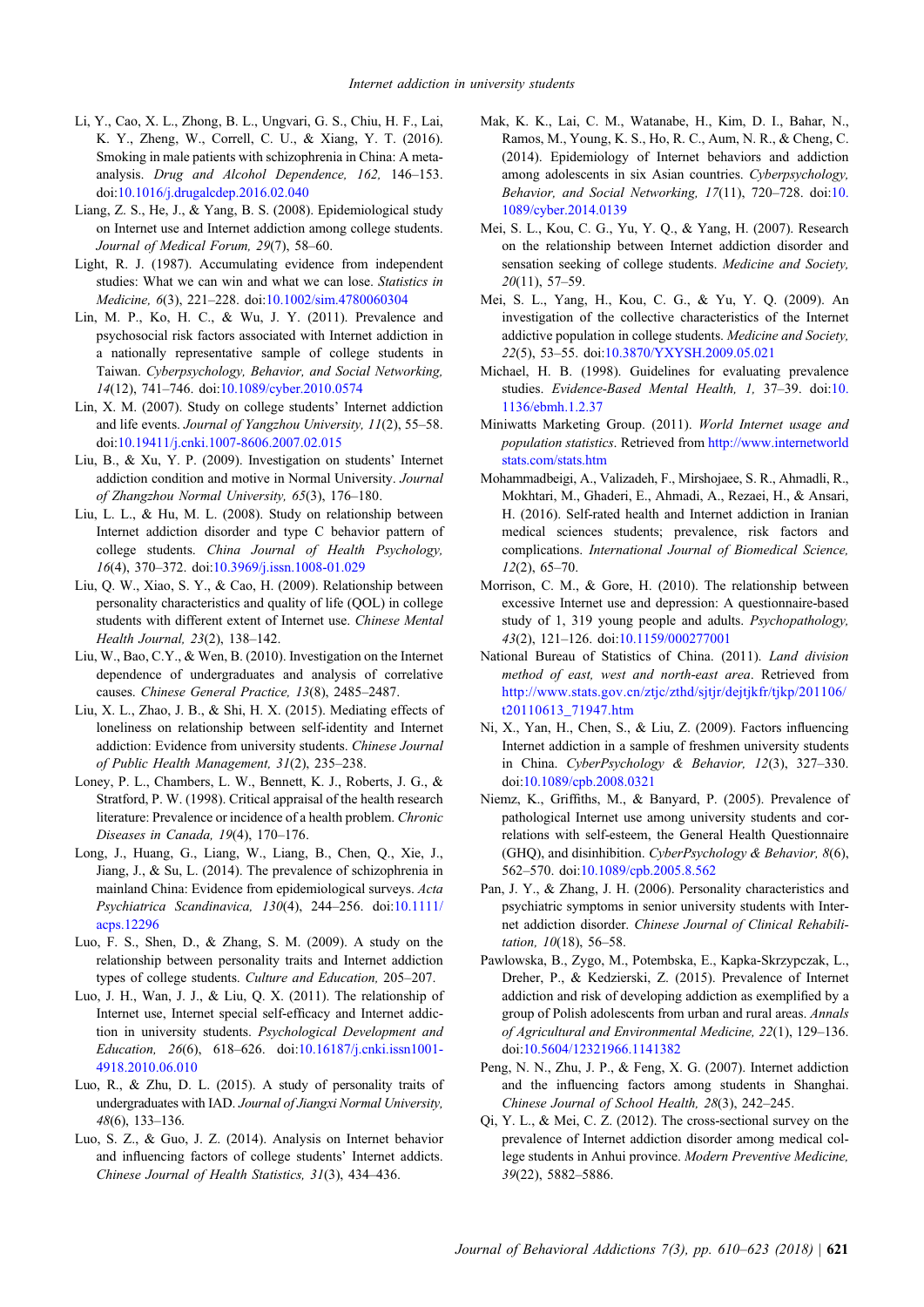- <span id="page-15-0"></span>Satan, A. A. (2013). The factors influencing the Internet addiction of secondary education students. Eurasian Journal of Educational Research, 53, 131–148.
- Shen, P. Y., Zhang, Z. H., & Wang, L. (2013). Relationship between Internet addiction and self-esteem: Mediating role of achievement motive. Chinese Journal of School Health, 34(3), 260–262. doi[:10.16835/j.cnki.1000-9817.2013.03.002](http://dx.doi.org/10.16835/j.cnki.1000-9817.2013.03.002)
- Shen, X. M., & Xie, Y. (2011). Study on the relationship between the Internet addiction and interpersonal efficacy among college students. Heilongjiang research on Higher Education, 207(7), 134–136.
- Shi, K. X., & Zhang, X. Q. (2005). Research on the Internet activities and Internet addiction disorder of college students. Journal of Shanxi Agricultural University, 4(3), 215–217. doi:[10.13842/j.cnki.issn1671-816x.2005.03.008](http://dx.doi.org/10.13842/j.cnki.issn1671-816x.2005.03.008)
- Song, J. G., Xu, Y., & Li, Y. H. (2014). Relationship between IAD and general well being among college students. Chinese Journal of School Health, 35(5), 691–693. doi:[10.16835/j.](http://dx.doi.org/10.16835/j.cnki.1000-9817.2014.05.020) [cnki.1000-9817.2014.05.020](http://dx.doi.org/10.16835/j.cnki.1000-9817.2014.05.020)
- Spada, M. M. (2014). An overview of problematic Internet use. Addictive Behaviors, 39(1), 3-6. doi[:10.1016/j.addbeh.](http://dx.doi.org/10.1016/j.addbeh.2013.09.007) [2013.09.007](http://dx.doi.org/10.1016/j.addbeh.2013.09.007)
- Tan, S. Q., & Li, Z. Q. (2005). Epidemiological study on pathological Internet use among college students. Chinese Journal of School Health, 26(1), 20–21.
- Tang, X. X., & Yu, L. Q. (2012). Study on relationship of the connection of IAD college student with psychological, body health, social support and coping style. Modern Preventive Medicine, 39(6), 1455–1457.
- Tsai, H. F., Cheng, S. H., Yeh, T. L., Shih, C. C., Chen, K. C., Yang, Y. C., & Yang, Y. K. (2009). The risk factors of Internet addiction–a survey of university freshmen. Psychiatry Re-search, 167(3), 294–299. doi:[10.1016/j.psychres.2008.01.015](http://dx.doi.org/10.1016/j.psychres.2008.01.015)
- Wang, F., & Wang, Q. Z. (2012). Investigation report on college students' Internet addiction in Huangshi. Health Vocational Education, 30(15), 115–116.
- Wang, J., You, Y., & Huang, J. (2012). The relationship between internet addiction and ego-identity, self-control ability of college students. Journal of Psychiatry, 25(5), 350–352.
- Wang, T. H., & Guo, S. (2012). Study on the current situation of Internet addiction among college students in Liaoning province. China Science & Technology Overview (21), 193–194.
- Wang, X. Q., Chen, X., & Zuo, F. H. (2011). Study on the relationship between Internet addiction and refusing Internet self - Efficacy among college student. China Journal of Health Psychology, 19(5), 611–613.
- Winsper, C., Ganapathy, R., Marwaha, S., Large, M., Birchwood, M., & Singh, S. P. (2013). A systematic review and meta-regression analysis of aggression during the first episode of psychosis. Acta Psychiatrica Scandinavica, 128(6), 413–421. doi[:10.1111/](http://dx.doi.org/10.1111/acps.12113) [acps.12113](http://dx.doi.org/10.1111/acps.12113)
- Wu, H. R., & Zhu, K. J. (2004). Path analysis on related factors causing Internet addiction disorder in college students. China Public Health, 20(11), 1363–1364.
- Xi, X. L., Zhang, M. R., & Cheng, Z. H. (2014). Psychosocial risk factors associated with Internet addition of college students. Chinese Journal of Clinical Psychology, 22(5), 799–803. doi:[10.16128/j.cnki.1005-3611.2014.05.054](http://dx.doi.org/10.16128/j.cnki.1005-3611.2014.05.054)
- Xu, Y., Li, Y. H., & Ma, C. R. (2014). Investigation on the Internet addiction disorder and general well-being in medical students.

Acta Academiae Medicinae Wannan, 33(2), 181–184. doi[:10.3969/j.issn.1002-0217.2014.02.030](http://dx.doi.org/10.3969/j.issn.1002-0217.2014.02.030)

- Yan, W., Li, Y., & Sui, N. (2014). The relationship between recent stressful life events, personality traits, perceived family functioning and Internet addiction among college students. Stress Health, 30(1), 3–11. doi[:10.1002/smi.2490](http://dx.doi.org/10.1002/smi.2490)
- Yang, C., Zhang, L., Zhu, P., Zhu, C., & Guo, Q. (2016). The prevalence of tic disorders for children in China: A systematic review and meta-analysis. Medicine (Baltimore), 95(30), 1–8. doi[:10.1097/MD.0000000000004354](http://dx.doi.org/10.1097/MD.0000000000004354)
- Yang, Y. S., Hou, Y., & Zjang, Q. Y. (2007). Study on the relationship between Internet addiction and anxiety in college students. Journal of Neimenggu Normal University, 36(6), 73–77.
- Yao, J. G., & Zhang, N. (2006). Study on Internet addiction among college students. Journal of Clinical Psychiatry, (3), 170–171.
- Yao, L. H., & Yang, D. L. (2014). Analysis of the status of Internet addiction of college students and their emotional characteristics. Value Engineering, (27), 326–328. doi:[10.14018/j.cnki.](http://dx.doi.org/10.14018/j.cnki.cn13-1085/n.2014.27.523) [cn13-1085/n.2014.27.523](http://dx.doi.org/10.14018/j.cnki.cn13-1085/n.2014.27.523)
- Yao, R. Y., Li, X., & Tao, F. B. (2011). Effects of Internet addiction on sub – Health status of college students. Journal of Third Military Medical University, 33(13), 1416–1418. doi[:10.16016/j.1000-5404.2011.13.028](http://dx.doi.org/10.16016/j.1000-5404.2011.13.028)
- Yao, Y. S., Gao, C., & Zhou, F. H. (2006). Epidemiological study on Internet use and Internet addiction disorder among college students. Chinese Journal of School Health, 27(10), 844–846.
- Ye, Y. L., Wang, P. G., Qu, G. C., Yuan, S., Phongsavan, P., & He, Q. Q. (2016). Associations between multiple health risk behaviors and mental health among Chinese college students. Psychology, Health & Medicine, 21(3), 377–385. doi[:10.1080/](http://dx.doi.org/10.1080/13548506.2015.1070955) [13548506.2015.1070955](http://dx.doi.org/10.1080/13548506.2015.1070955)
- Yen, J. Y., Ko, C. H., Yen, C. F., Chen, C. S., & Chen, C. C. (2009a). The association between harmful alcohol use and Internet addiction among college students: Comparison of personality. Psychiatry and Clinical Neurosciences, 63(2), 218–224. doi[:10.1111/j.1440-1819. 2009.01943.x](http://dx.doi.org/10.1111/j.1440-1819. 2009.01943.x)
- Yen, J. Y., Yen, C. F., Chen, C. S., Tang, T. C., & Ko, C. H. (2009b). The association between adult ADHD symptoms and Internet addiction among college students: The gender difference. Cyberpsychology, Behavior, and Social Networking, 12(2), 187–191. doi:[10.1089/cpb.2008.0113](http://dx.doi.org/10.1089/cpb.2008.0113)
- Yoo, H. J., Cho, S. C., Ha, J., Yune, S. K., Kim, S. J., Hwang, J., Chung, A., Sung, Y. H., & Lyoo, I. K. (2004). Attention deficit hyperactivity symptoms and Internet addiction. Psychiatry and Clinical Neurosciences, 58(5), 487–494. doi:[10.1111/j.1440-](http://dx.doi.org/10.1111/j.1440-1819.2004.01290.x) [1819.2004.01290.x](http://dx.doi.org/10.1111/j.1440-1819.2004.01290.x)
- Younes, F., Halawi, G., Jabbour, H., El, O. N., Karam, L., Hajj, A., & Rabbaa, K. L. (2016). Internet addiction and relationships with insomnia, anxiety, depression, stress and self-esteem in university students: A cross-sectional designed study. PLoS One, 11(9), e0161126. doi[:10.1371/journal.pone.0161126](http://dx.doi.org/10.1371/journal.pone.0161126)
- Young, K. S. (1996). Psychology of computer use: XL. Addictive use of the Internet: A case that breaks the stereotype. Psychological Reports, 79(3 Pt 1), 899–902. doi[:10.2466/pr0.1996.](http://dx.doi.org/10.2466/pr0.1996.79.3.899) [79.3.899](http://dx.doi.org/10.2466/pr0.1996.79.3.899)
- Young, K. S. (1997). What makes on-line usage stimulating? Potential explanations for pathological Internet use. Paper